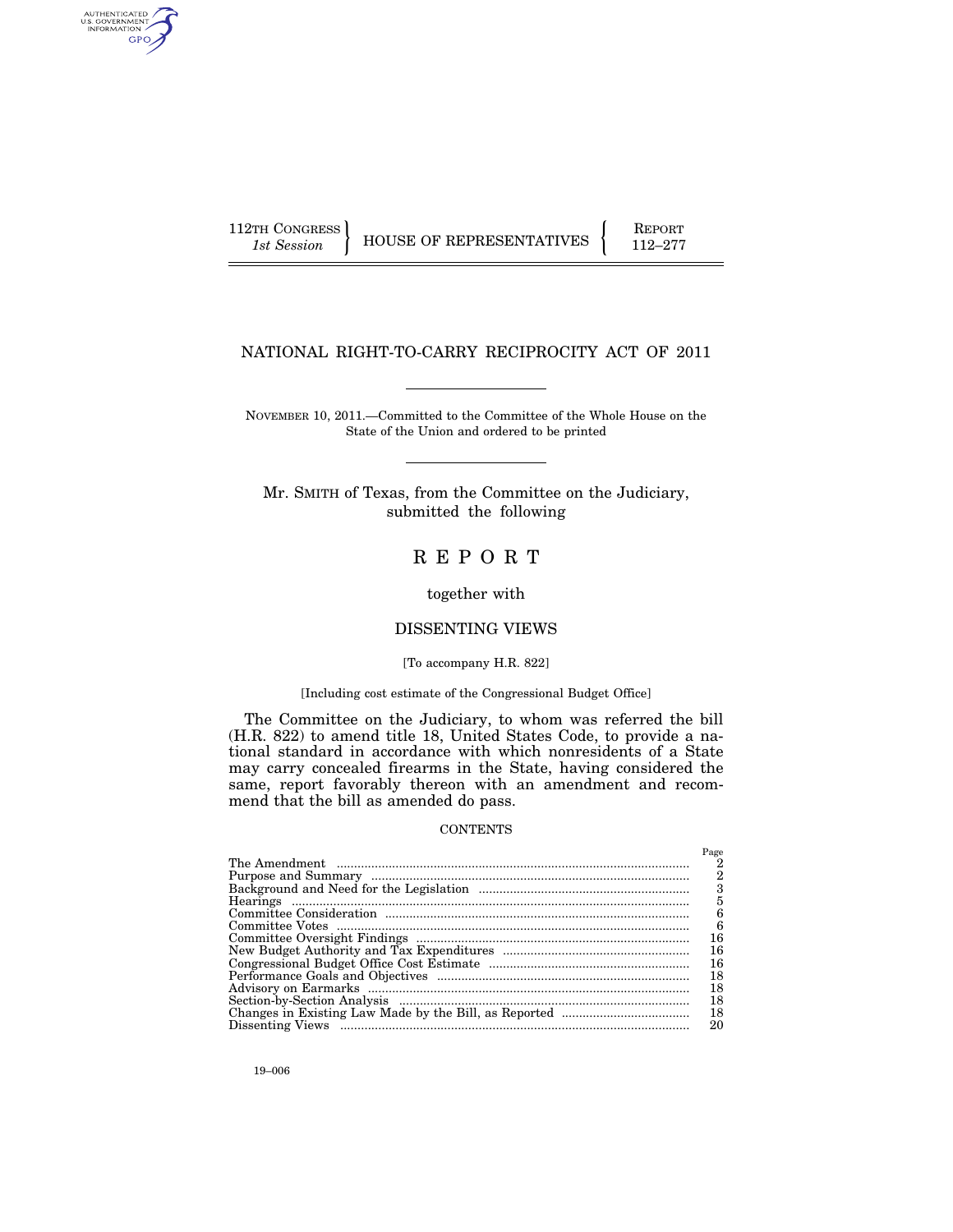### **The Amendment**

The amendment is as follows:

Strike all after the enacting clause and insert the following:

#### **SECTION 1. SHORT TITLE.**

This Act may be cited as the ''National Right-to-Carry Reciprocity Act of 2011''. **SEC. 2. RECIPROCITY FOR THE CARRYING OF CERTAIN CONCEALED FIREARMS.** 

(a) IN GENERAL.—Chapter 44 of title 18, United States Code, is amended by inserting after section 926C the following:

### **''§ 926D. Reciprocity for the carrying of certain concealed firearms**

''(a) Notwithstanding any provision of the law of any State or political subdivision thereof (except as provided in subsection (b)), a person who is not prohibited by Federal law from possessing, transporting, shipping, or receiving a firearm, and who is carrying a valid identification document containing a photograph of the person, and a valid license or permit which is issued pursuant to the law of a State and which permits the person to carry a concealed firearm, may possess or carry a concealed handgun (other than a machinegun or destructive device) that has been shipped or transported in interstate or foreign commerce, in any State, other than the State of residence of the person, that—

''(1) has a statute that allows residents of the State to obtain licenses or permits to carry concealed firearms; or

 $''(2)$  does not prohibit the carrying of concealed firearms by residents of the State for lawful purposes.

''(b) The possession or carrying of a concealed handgun in a State under this section shall be subject to the same conditions and limitations, except as to eligibility to possess or carry, imposed by or under Federal or State law or the law of a political subdivision of a State, that apply to the possession or carrying of a concealed handgun by residents of the State or political subdivision who are licensed by the State or political subdivision to do so, or not prohibited by the State from doing so.

''(c) In subsection (a), the term 'identification document' means a document made or issued by or under the authority of the United States Government, a State, or a political subdivision of a State which, when completed with information concerning a particular individual, is of a type intended or commonly accepted for the purpose of identification of individuals.'

(b) CLERICAL AMENDMENT.—The table of sections for such chapter is amended by inserting after the item relating to section 926C the following:

"926D. Reciprocity for the carrying of certain concealed firearms.

(c) EFFECTIVE DATE.—The amendments made by this section shall take effect 90 days after the date of the enactment of this Act.

#### **SEC. 3. GAO AUDIT OF THE STATES' CONCEALED CARRY PERMIT OR LICENSING REQUIRE-MENTS FOR NON-RESIDENTS.**

(a) The Comptroller General of the United States shall conduct an audit of—

(1) the laws and regulations of each State that authorize the issuance of a valid permit or license to permit a person, other than a resident of such State, to possess or carry a concealed firearm, including a description of the permitting or licensing requirements of each State that issues concealed carry permits or licenses to persons other than a resident of such State;

(2) the number of such valid permits or licenses issued or denied (and the basis for such denials) by each State to persons other than a resident of such State; and

(3) the effectiveness of such State laws and regulations in protecting the public safety.

(b) Not later than 1 year after the date of enactment of this Act, the Comptroller General shall submit to Congress a report on the findings of the study conducted under subsection (a).

### **Purpose and Summary**

H.R. 822 allows persons with valid state-issued concealed firearm permits or licenses to carry a concealed firearm in any other state that also issues concealed firearm permits or licenses, or in any other state that does not generally prohibit the carrying of concealed firearms.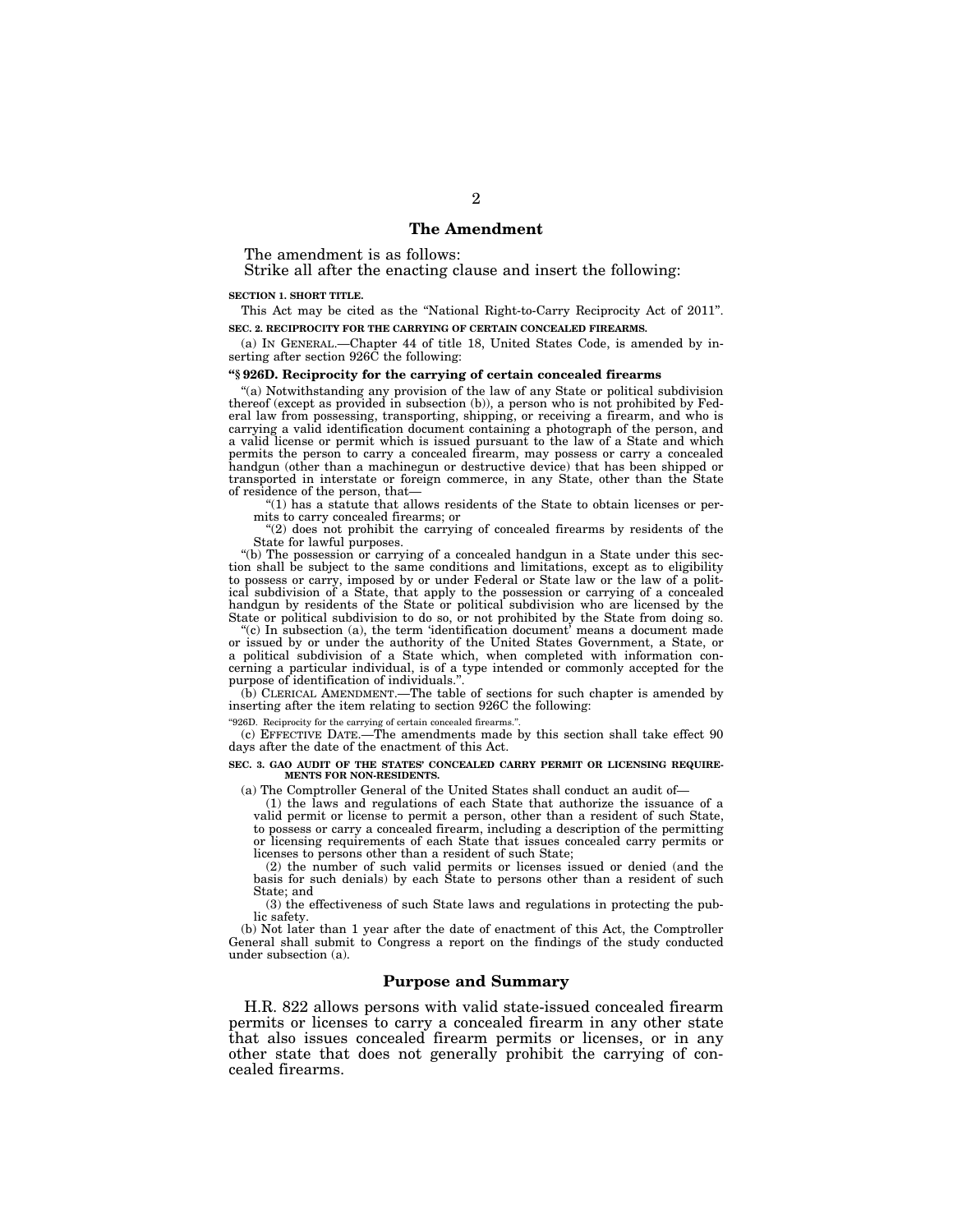### **Background and Need for the Legislation**

#### I. THE CURRENT STATUS OF CONCEALED CARRY LAWS

In a 2008 opinion striking down Washington D.C.'s district-wide handgun ban, the U.S. Supreme Court recognized "that the Second Amendment conferred an individual right to keep and bear arms'' that stems in large part from the right to protect oneself, as well as ''one's home and family,'' from harm. *See District of Columbia v. Heller,* 554 U.S. 570 (2008). Specifically, the Heller decision found that the right to self defense, as opposed to the creation of a militia or other principles, ''was the *central component* of the right itself." *Id.* at 599 (emphasis in original). More recently, in *McDonald v. City of Chicago*, 561 U.S. \_\_\_, 130 S.Ct. 3020 (2010), *McDonald v. City of Chicago,* 561 U.S. <sub>\_\_\_\_</sub>, 130 S.Ct. 3020 (2010), the Supreme Court clarified that the Second Amendment rights discussed in *Heller* also extend to the states.

Forty-nine states currently permit concealed carry in some manner. Thirty-five states have ''shall issue'' permit laws, which generally require states to issue a concealed carry permit or license to people who meet the legal requirements. Ten states—plus the Virgin Islands, Puerto Rico, and Guam—have ''may issue'' or discretionary permit laws that are administered in varying ways. Four states—Vermont, Arizona, Alaska, and Wyoming—permit the carrying of a concealed weapon without any permit or license (although Arizona, Alaska, and Wyoming also have a permitting process in place). Illinois, the District of Columbia, the Northern Marianas Islands, and American Samoa prohibit concealed carry.

Twenty-five states allow non-residents to apply for a concealed carry permit or license, and Vermont allows non-residents to carry without a permit while in the state. In most instances, the process for permitting in-state and out-of-state persons is the same. However, some states apply a stricter permitting process to out-of-state residents, including requiring that the person have a valid concealed carry permit from their home state.

A majority of states currently extend reciprocal concealed carry privileges to varying degrees to the residents of other states. Fourteen states grant outright recognition of all valid permits issued by another state. Ten states automatically recognize permits from other states that also recognize their permits. Sixteen states will recognize another state's concealed carry permit if certain conditions are met. Only ten states do not recognize a concealed carry permit issued by another state in any circumstance, although many of these states do allow non-residents to apply for permits to carry a concealed handgun in the state.

Under current Federal law, certain active-duty and retired law enforcement officers are permitted to carry concealed firearms across state lines, even while off duty.1 In 2010, Congress passed and President Obama signed legislation to expand the categories of current and retired law enforcement officers who are entitled to carry concealed weapons across state lines.2 H.R. 822 would extend the ability to carry concealed firearms across state lines to other

<sup>1</sup>*See* 18 U.S.C. §§ 926B and 926C. 2*See* P.L. 111–272.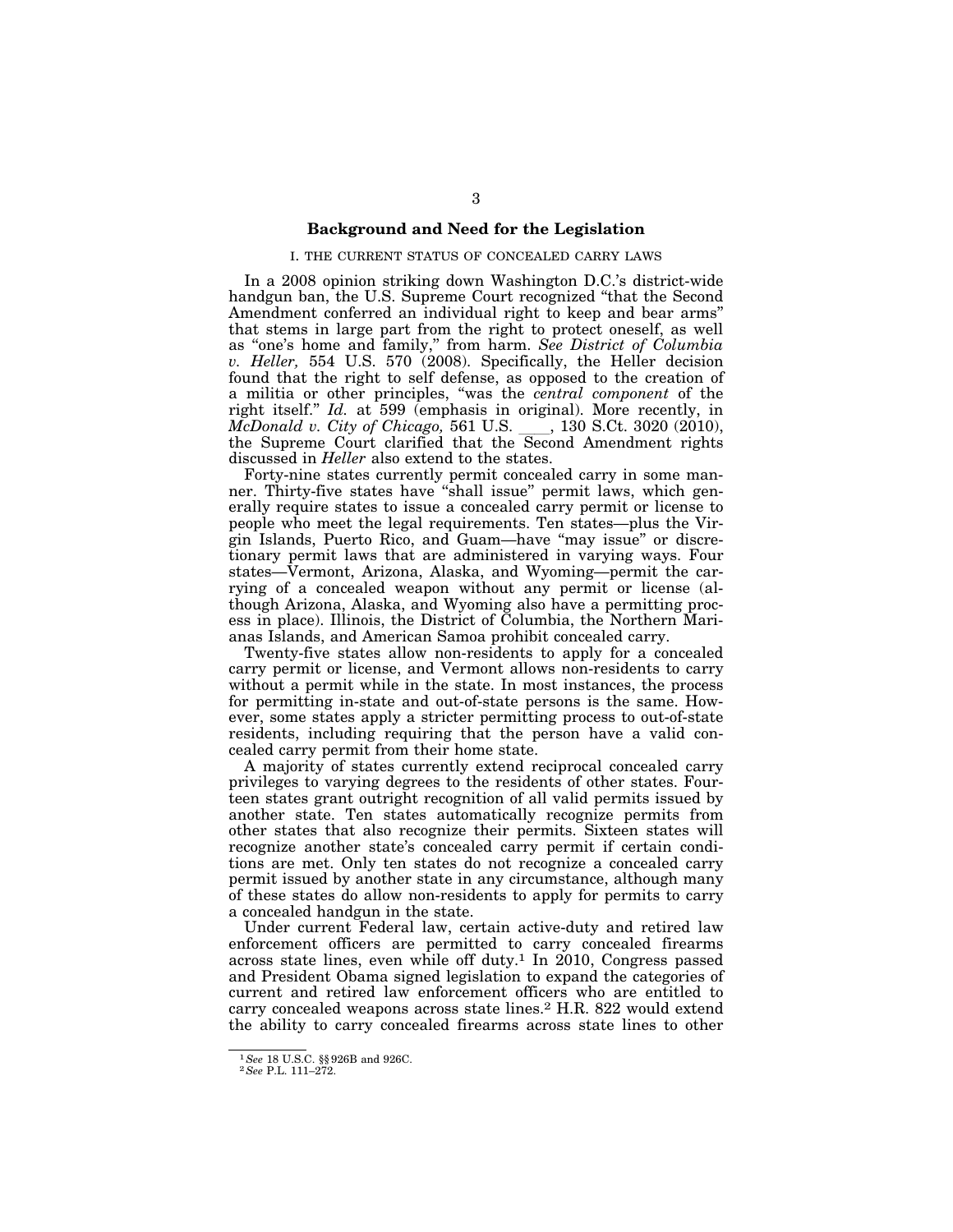law-abiding citizens. President Obama also signed legislation in 2009 to allow the carrying of concealed weapons in Federal parks.3

#### II. EFFECTS OF CONCEALED CARRY ON PUBLIC SAFETY

While there is disagreement over the benefits of carrying concealed weapons, many believe that robust concealed carry laws ultimately deter crime by making criminal acts much more risky and costly for potential law breakers. Statistics show a connection between concealed carry laws and a decrease in violent crime rates. The National Rifle Association estimates, based on data from the FBI's Annual Uniform Crime Report, that "right-to-carry" states (*i.e.,* those that widely allow concealed carry) have 22 percent lower total violent crime rates, 30 percent lower murder rates, 46 percent lower robbery rates, and 12 percent lower aggravated assault rates, as compared to the rest of the country.4 A study of the effect of concealed carry laws on crime rates, published in 1997, estimated that ''[w]hen state concealed handgun laws went into effect in a county, murders fell by 7.65 percent, and rapes and aggravated assaults fell by 5 and 7 percent."<sup>5</sup> The general conclusion of this study, that concealed weapons deter crime, has been replicated and confirmed by other scholars.<sup>6</sup>

The use of firearms in self defense is prevalent. According to the National Self Defense Survey, conducted by criminologists from Florida State University, Americans use guns in self defense an estimated 2.2 to 2.5 million times a year, or every 13 seconds.7 This same study found that, in general, simply brandishing a gun or firing a warning shot is sufficient to defend against an attacker in most cases of self defense involving a firearm. Only 24 percent of people surveyed reported firing a gun in self defense, and just 8 percent reported wounding an assailant with a gun.<sup>8</sup>

There is also little evidence that law-abiding permit holders are a threat to public safety. The state of Florida, which has issued over 2 million concealed carry permits since it adopted a ''right-tocarry'' law in 1987, has revoked just 6,400 permits (just 0.3 percent of the total issued permits) and just 168 concealed carry permits were revoked due to the use of a firearm in a crime (just 0.008 percent).9

#### III. NATIONAL RECIPROCITY UNDER H.R. 822

H.R. 822 would allow persons with valid state-issued concealed firearm permits or licenses to carry a concealed firearm in all other

<sup>3</sup>*See* P.L. 111–24. 4*See* http://www.nraila.org/Issues/FactSheets/Read.aspx?id=189&issue=003. 5 John R. Lott, Jr. and David B. Mustard, *Crime, Deterrence, and Right to Carry Concealed Handguns,* 26 J. LEGAL STUD. 1, 19 (1997). This study also found that concealed carry laws and the accompanying decline in violence crime lead to significant financial savings. *Id.* at 64 (''The

estimated annual gain in 1992 from allowing concealed handguns was over \$5.74 billion.").<br>" See Don B. Kates, Would Banning Firearms Reduce Murder and Suicide?, 30 HARV. J.L. &<br>PUB. POL'Y 649, 658 n.30 (2007) ("Several cri they deem superior to those Lott used. Interestingly, the replications all confirm Lott's general conclusions; some even find that Lott *under*estimated the crime-reductive effects of allowing

good citizens to carry concealed guns.").<br><sup>7</sup> See Gary Kleck & Marc Gertz, *Armed Resistance to Crime: The Prevalence and Nature of* Self Defense with a Gun, 86 J. CRIM. L. & CRIMINOLOGY 150, 164 (1995). *Self Defense with a Gun, 86 J. CRIM. L. & CRIMINOLOGY 150, 164 (1995).*<br><sup>8</sup> *Id. at 173.*<br><sup>9</sup> *See Florida Department of Agriculture and Consumer Services, Division of Licensing, Con-*

cealed Weapon/Firearm Summary Report, http://licgweb.doacs.state.fl.us/stats/cw\_<br>monthlv.html. monthly.html.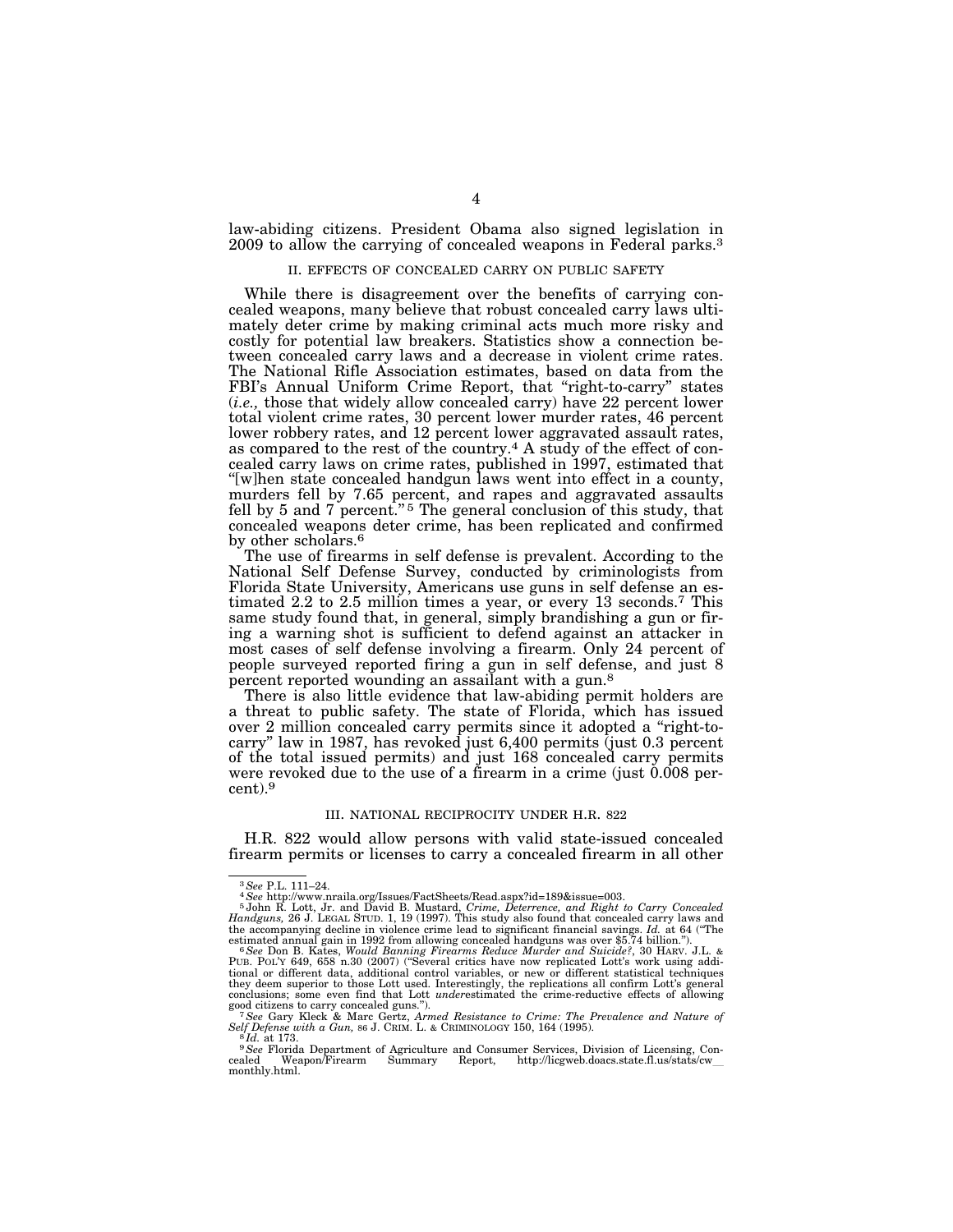states that also issue concealed firearm permits or licenses, or in any other state that does not generally prohibit the carrying of concealed firearms. This legislation would not create a national licensing scheme, but rather would require states that currently permit people to carry concealed firearms to recognize other states' valid concealed carry permits.

H.R. 822, as clarified by the substitute manager's amendment, does not affect a state's ability to set eligibility requirements for its own residents. The bill instead makes clear that a person cannot use this Federal grant of reciprocity to carry a concealed weapon in his or her own state of residence under another state's permit or license, unless their own state's laws permit this. H.R. 822 also does not impact state laws governing how concealed firearms are possessed or carried within the various states. All state, federal, and local laws regarding the possession and carrying of a concealed handgun that would apply to a resident of a state will also apply in equal force to a non-resident. A non-resident who is able to show both a valid identification document and a valid concealed carry permit or license will be permitted to carry a concealed firearm in the same manner as a resident holding a general-use permit or license.

H.R. 822 addresses concerns regarding law enforcement's ability to confirm the validity of an out-of-state concealed carry permit by requiring that a person show both a valid government-issued identification document, such as a license or passport, and a valid concealed carry license or permit. The states are also currently able to verify the validity of out-of-state concealed permits. The Nlets system, formerly the National Law Enforcement Teletype System, permits federal, state, and local law enforcement to query handgun permit information for 12 states that have elected to participate in the program. Law enforcement can also use Nlets to send inquiries regarding concealed carry permits directly to out-of-state agencies that issue permits but do not participate in the Nlets concealed carry program. Forty states currently grant some form of reciprocity for out-of-state concealed carry permits and all of the states are subject to the Firearms Owners' Protection Act's Safe Passage Provision, codified at 18 U.S.C. § 926A, which provides a process by which non-residents can transport lawful firearms through states where they could not otherwise carry the firearm. Accordingly, law enforcement is already very familiar with handling and verifying firearms carried by non-residents.

### **Hearings**

The Committee's Subcommittee on Crime, Terrorism, and Homeland Security held 1 day of hearings on H.R. 822 on September 13, 2011. Testimony was received from Joyce Lee Malcolm, Professor, George Mason University School of Law; David Kopel, Research Director, Independence Institute and Adjunct Professor, Denver University Sturm College of Law; and Philadelphia Police Commissioner Charles Ramsey, with additional material submitted by the International Association of Chiefs of Police, Mayors Against Illegal Guns, the Minnesota Chiefs of Police, and the Virginia Association of Chiefs of Police.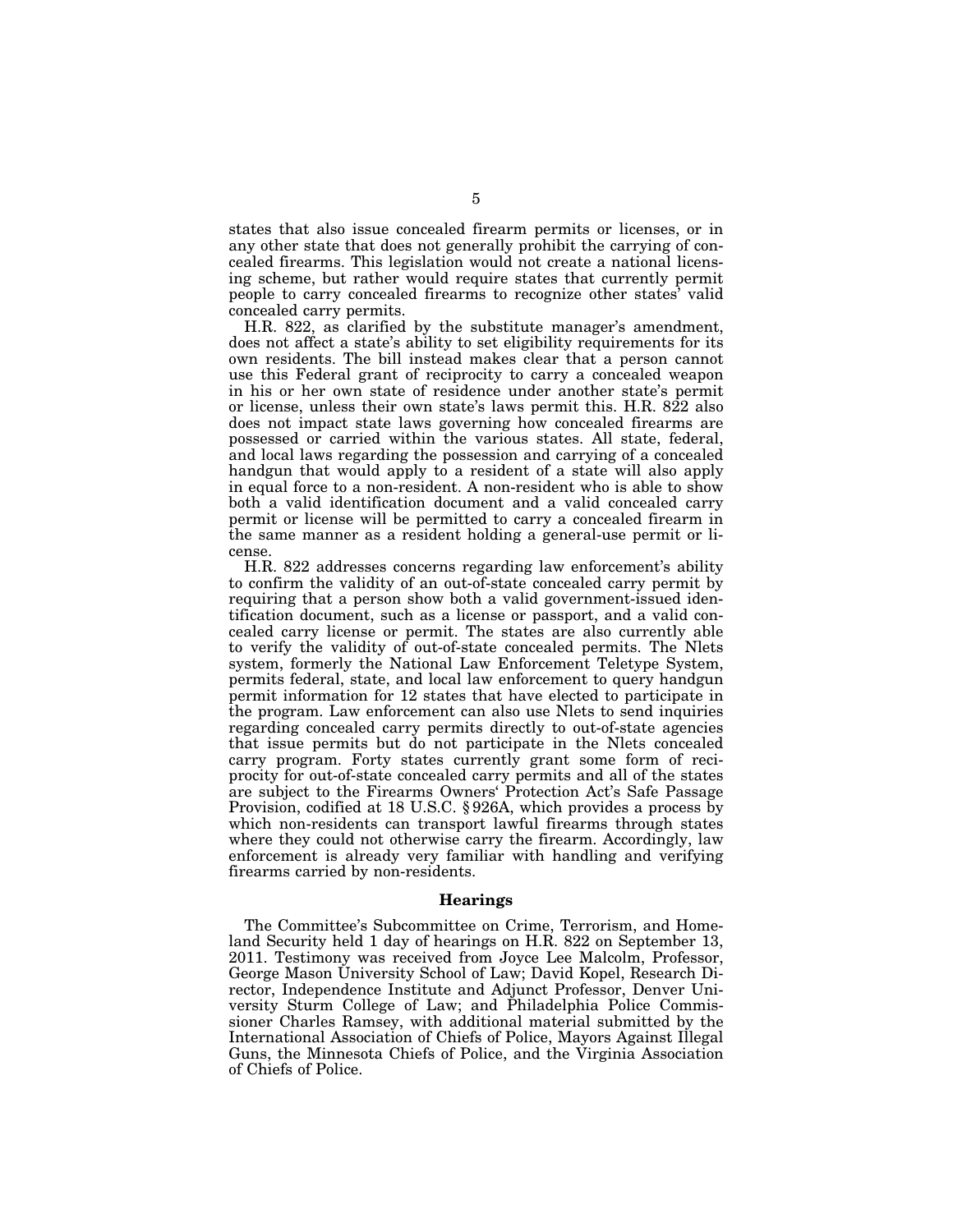### **Committee Consideration**

On October 25, the Committee met in open session and ordered the bill H.R. 822 favorably reported, with an amendment, by a roll-<br>call vote of 19 to 11, a quorum being present.

### **Committee Votes**

In compliance with clause 3(b) of rule XIII of the Rules of the House of Representatives, the Committee advises that the following rollcall votes occurred during the Committee's consideration of H.R. 822.

1. An amendment by Mr. Conyers to strike the provision stating that state eligibility requirements do not apply to non-residents. Failed 12 to 18.

|                                       | Ayes | Nays | Present |
|---------------------------------------|------|------|---------|
|                                       |      | x    |         |
|                                       |      |      |         |
|                                       |      | χ    |         |
|                                       |      | χ    |         |
|                                       |      | χ    |         |
|                                       |      | χ    |         |
|                                       |      | χ    |         |
|                                       |      |      |         |
|                                       |      |      |         |
|                                       |      |      |         |
|                                       |      | X    |         |
|                                       |      | χ    |         |
|                                       |      | χ    |         |
|                                       |      | χ    |         |
|                                       |      | χ    |         |
|                                       |      | χ    |         |
|                                       |      | χ    |         |
|                                       |      | χ    |         |
|                                       |      | χ    |         |
|                                       |      | χ    |         |
|                                       |      |      |         |
|                                       |      | χ    |         |
|                                       |      | χ    |         |
|                                       |      |      |         |
|                                       |      |      |         |
|                                       | χ    |      |         |
|                                       | χ    |      |         |
|                                       | χ    |      |         |
|                                       | χ    |      |         |
|                                       | χ    |      |         |
|                                       | χ    |      |         |
|                                       | χ    |      |         |
|                                       | χ    |      |         |
|                                       | χ    |      |         |
|                                       | χ    |      |         |
|                                       | χ    |      |         |
|                                       |      |      |         |
|                                       | χ    |      |         |
|                                       |      |      |         |
|                                       |      |      |         |
|                                       |      |      |         |
|                                       |      |      |         |
|                                       |      |      |         |
| Total ………………………………………………………………………………… | 12   | 18   |         |

| ROLLCALL NO. 1 |  |
|----------------|--|
|                |  |

2. An amendment by Mr. Gohmert to add the District of Columbia to jurisdictions eligible for reciprocity for the carrying of concealed firearms. Failed  $3$  to  $24$ , with one Member reported as present.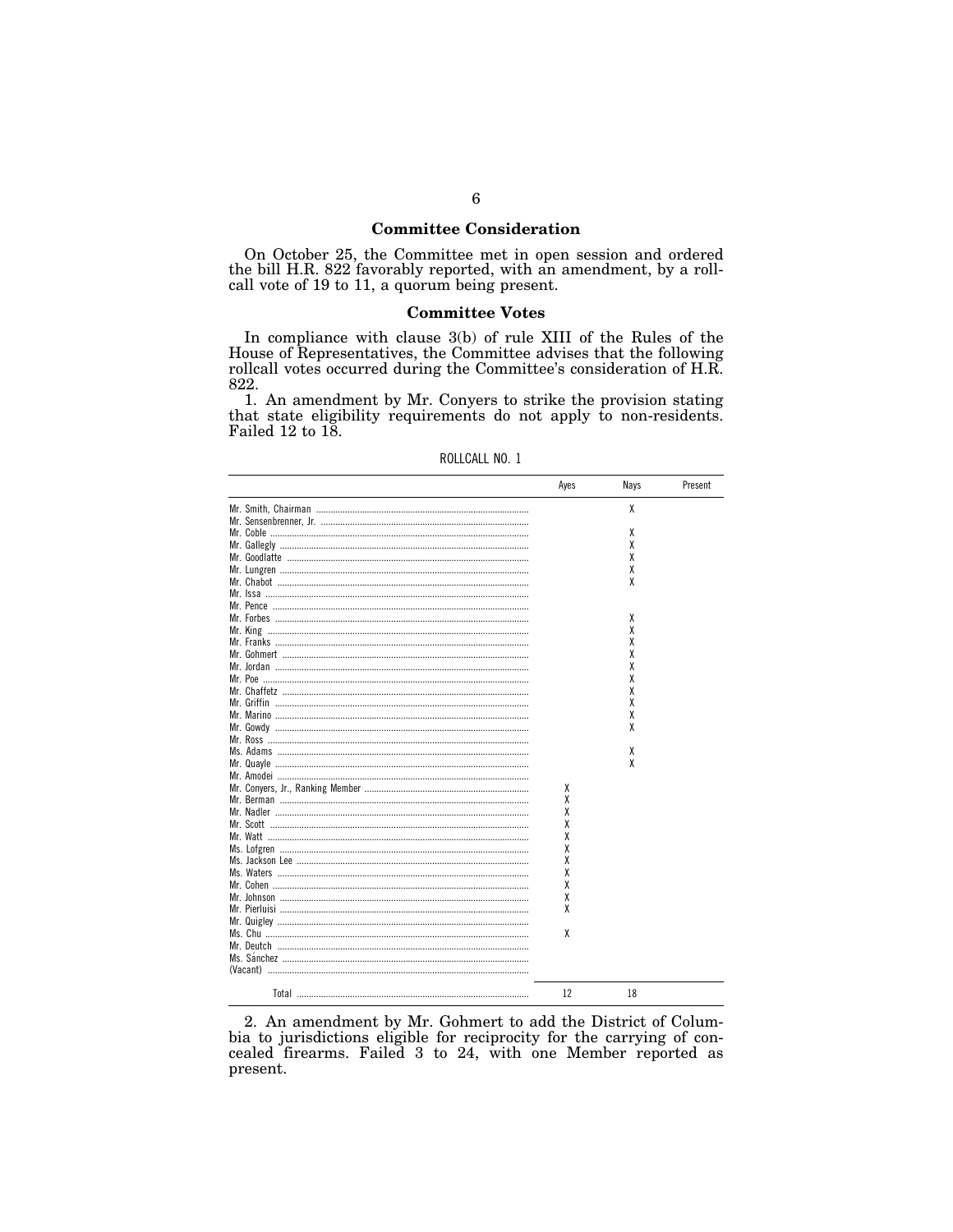ROLLCALL NO. 2

|                                               | Ayes | Nays | Present |
|-----------------------------------------------|------|------|---------|
|                                               |      | χ    |         |
|                                               |      |      |         |
|                                               |      | χ    |         |
|                                               |      | χ    |         |
|                                               |      | χ    |         |
|                                               |      | χ    |         |
|                                               |      |      |         |
|                                               |      |      |         |
|                                               |      |      |         |
|                                               |      | x    |         |
|                                               | χ    |      |         |
|                                               |      | x    |         |
|                                               | χ    |      |         |
|                                               | χ    |      |         |
|                                               |      | χ    |         |
|                                               |      | χ    |         |
|                                               |      | χ    |         |
|                                               |      | χ    |         |
|                                               |      |      | X       |
|                                               |      |      |         |
| Ms. Adams …………………………………………………………………………………………… |      | χ    |         |
|                                               |      | χ    |         |
|                                               |      | x    |         |
|                                               |      | χ    |         |
|                                               |      |      |         |
|                                               |      | χ    |         |
|                                               |      | χ    |         |
|                                               |      | χ    |         |
|                                               |      | χ    |         |
|                                               |      | χ    |         |
|                                               |      | χ    |         |
|                                               |      | χ    |         |
|                                               |      |      |         |
|                                               |      | χ    |         |
|                                               |      | χ    |         |
|                                               |      |      |         |
|                                               |      |      |         |
|                                               |      |      |         |
|                                               |      |      |         |
|                                               |      |      |         |
|                                               | 3    | 24   | 1       |

3. An amendment by Mr. Nadler to apply State law regarding the possession and carrying of concealed handguns for those convicted of a sex offense against a child. Failed 11 to 17.

ROLLCALL NO. 3

| Aves | Navs | Present |
|------|------|---------|
|      |      |         |
|      |      |         |
|      |      |         |
|      |      |         |
|      |      |         |
|      |      |         |
|      |      |         |
|      |      |         |
|      |      |         |
|      |      |         |
|      |      |         |
|      |      |         |
|      |      |         |
|      |      |         |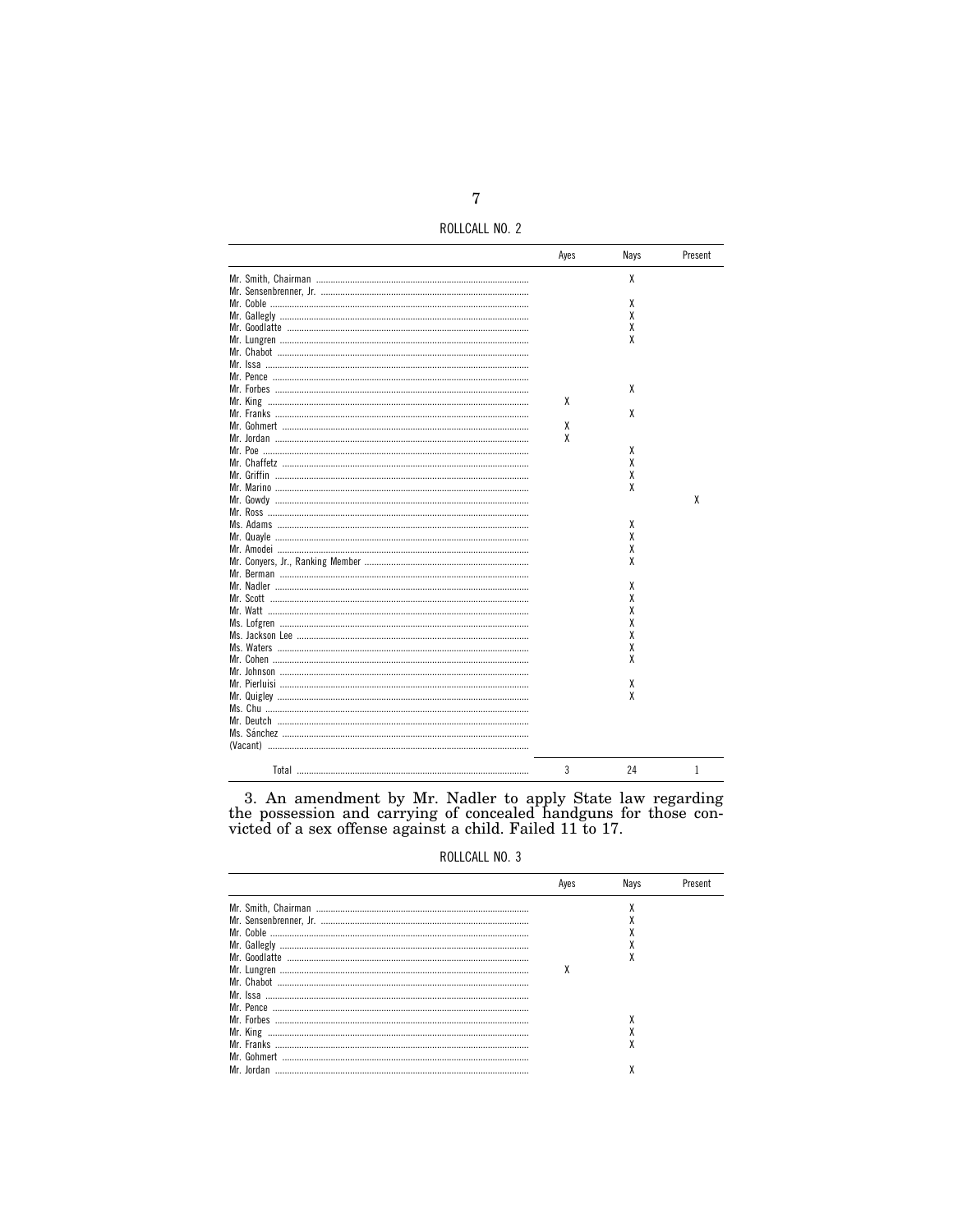ROLLCALL NO. 3-Continued

| Aves | Nays | Present |
|------|------|---------|
|      | χ    |         |
|      | х    |         |
|      | χ    |         |
|      | χ    |         |
|      |      |         |
|      |      |         |
|      | χ    |         |
|      | χ    |         |
|      |      |         |
| X    |      |         |
|      |      |         |
| χ    |      |         |
| χ    |      |         |
| χ    |      |         |
| X    |      |         |
|      |      |         |
|      |      |         |
|      |      |         |
| χ    |      |         |
| X    |      |         |
| χ    |      |         |
| χ    |      |         |
| X    |      |         |
|      |      |         |
|      |      |         |
|      |      |         |
| 11   | 17   |         |

4. An amendment by Mr. Nadler to prohibit someone known or suspected to be a terrorist from possessing or carrying a handgun under the bill. Failed 10 to 19.

|  |  | ROLLCALL NO. 4 |  |  |
|--|--|----------------|--|--|
|--|--|----------------|--|--|

|             | Ayes | Nays | Present |
|-------------|------|------|---------|
|             |      | χ    |         |
|             |      | χ    |         |
|             |      |      |         |
|             |      | χ    |         |
|             |      |      |         |
|             |      | χ    |         |
|             |      | χ    |         |
|             |      |      |         |
|             |      | χ    |         |
|             |      |      |         |
|             |      |      |         |
|             |      | χ    |         |
|             |      |      |         |
|             |      | χ    |         |
|             |      |      |         |
|             |      |      |         |
| Mr. Griffin |      | x    |         |
|             |      |      |         |
|             |      |      |         |
|             |      |      |         |
|             |      |      |         |
|             |      | χ    |         |
|             |      | χ    |         |
|             |      | χ    |         |
|             |      |      |         |
|             |      |      |         |
|             | χ    |      |         |
|             | χ    |      |         |
|             | χ    |      |         |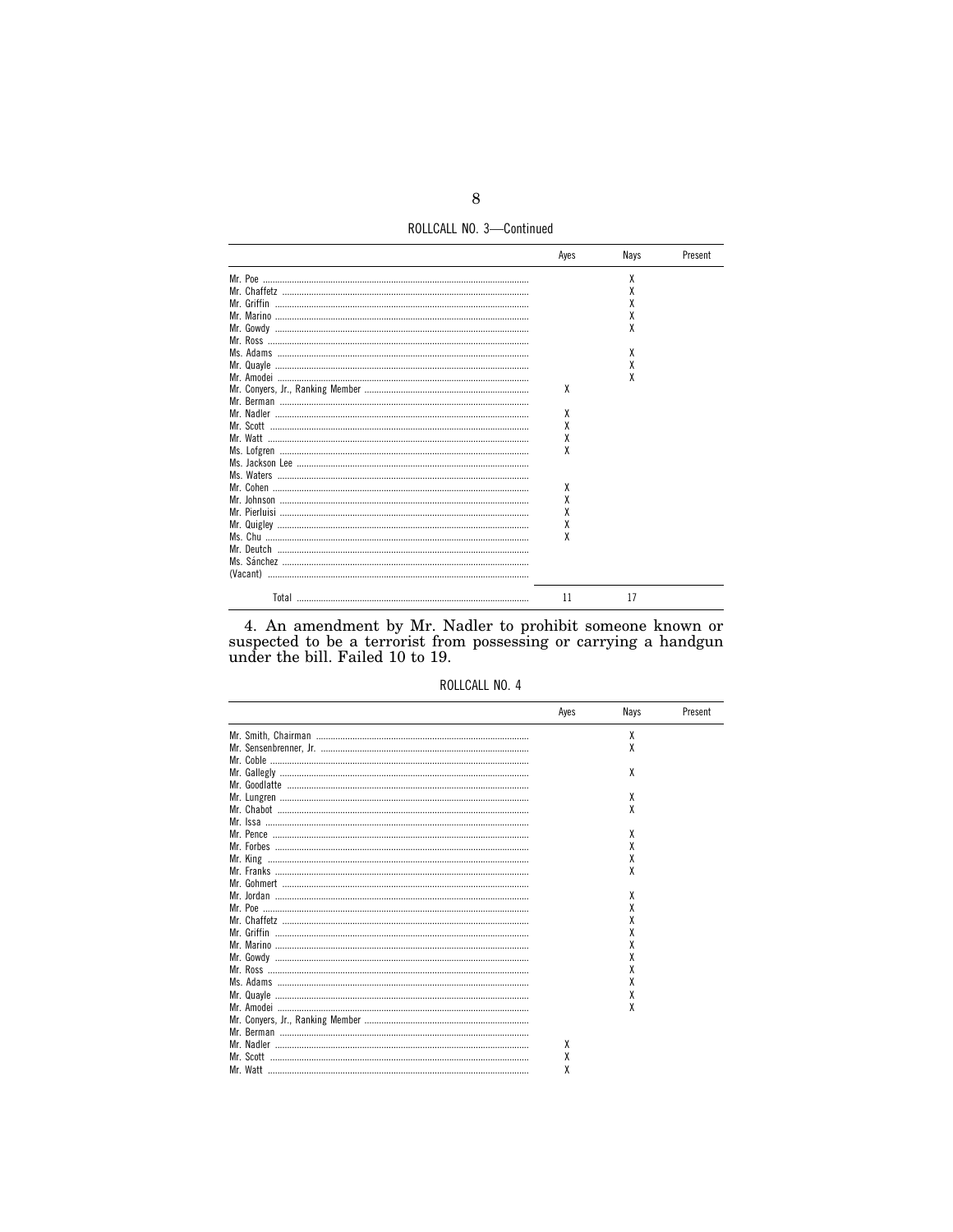ROLLCALL NO. 4-Continued

| Ms. Lofgren   | Λ |    |  |
|---------------|---|----|--|
|               |   |    |  |
| Ms. Waters    |   |    |  |
| Mr. Cohen     |   |    |  |
| Mr. Johnson   |   |    |  |
| Mr. Pierluisi |   |    |  |
| Mr. Quigley   |   |    |  |
| Ms. Chu       | Λ |    |  |
| Mr. Deutch    |   |    |  |
|               |   |    |  |
| (Vacant)      |   |    |  |
| Tota          |   | ۱۹ |  |

5. An amendment by Ms. Jackson Lee to subject anyone convicted of stalking or unlawful surveillance to any state laws that limit their ability to possess or carry a concealed weapon. Failed 9 to 15.

| ROLLCALL NO. 5 |  |
|----------------|--|
|                |  |

|                                               | Ayes | Nays | Present |
|-----------------------------------------------|------|------|---------|
|                                               |      | χ    |         |
|                                               |      | χ    |         |
|                                               |      |      |         |
|                                               |      | x    |         |
|                                               |      |      |         |
|                                               |      | χ    |         |
|                                               |      | χ    |         |
|                                               |      |      |         |
|                                               |      | x    |         |
|                                               |      | χ    |         |
|                                               |      | χ    |         |
|                                               |      | χ    |         |
|                                               |      |      |         |
|                                               |      |      |         |
|                                               |      |      |         |
|                                               |      | x    |         |
|                                               |      | χ    |         |
|                                               |      | χ    |         |
| Mr. Gowdy …………………………………………………………………………………………… |      | χ    |         |
|                                               |      | χ    |         |
|                                               |      |      |         |
|                                               |      | X    |         |
|                                               |      |      |         |
|                                               |      |      |         |
|                                               |      |      |         |
|                                               | χ    |      |         |
|                                               | χ    |      |         |
|                                               | X    |      |         |
|                                               | χ    |      |         |
|                                               | χ    |      |         |
|                                               |      |      |         |
|                                               |      |      |         |
|                                               | χ    |      |         |
|                                               | χ    |      |         |
|                                               | χ    |      |         |
|                                               |      |      |         |
|                                               | Χ    |      |         |
|                                               |      |      |         |
| (Vacant) ……………………………………………………………………………………………  |      |      |         |
| Total ………………………………………………………………………………          | 9    | 15   |         |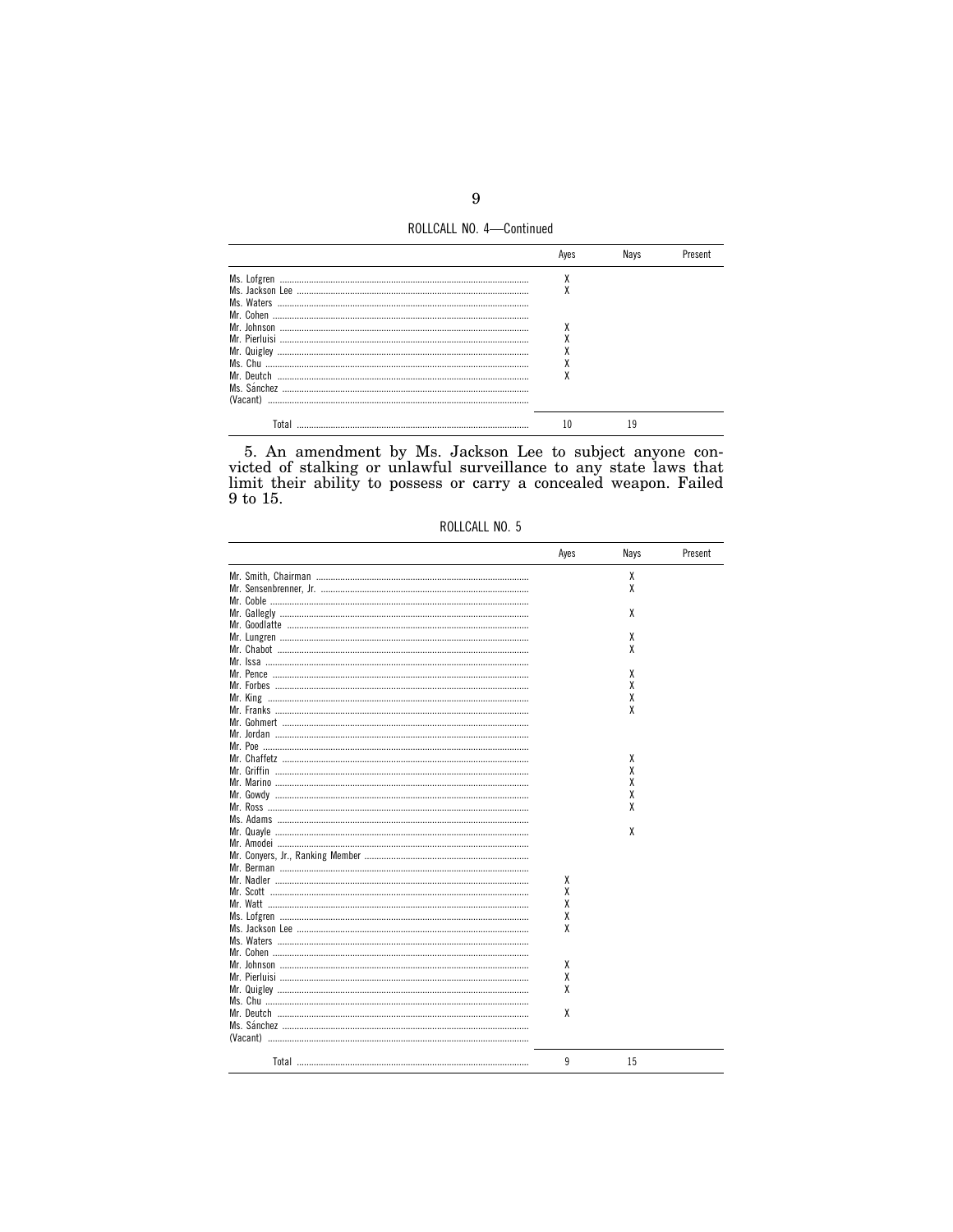6. An amendment by Mr. Johnson to require the possession or carrying of a concealed handgun in a state to be subject to that state's law regarding concealed carry by any person subject to a domestic violence protection order within the past 10 years. Failed 12 to 14.

|  |  |  |  | ROLLCALL NO. 6 |  |  |
|--|--|--|--|----------------|--|--|
|  |  |  |  |                |  |  |

|                                       | Ayes | Nays | Present |
|---------------------------------------|------|------|---------|
|                                       |      | χ    |         |
|                                       |      |      |         |
|                                       |      | χ    |         |
|                                       |      | X    |         |
|                                       |      |      |         |
|                                       |      | χ    |         |
|                                       |      | χ    |         |
|                                       |      |      |         |
|                                       |      |      |         |
|                                       |      | χ    |         |
|                                       |      | χ    |         |
|                                       |      | X    |         |
|                                       |      |      |         |
|                                       |      |      |         |
|                                       |      |      |         |
|                                       |      | χ    |         |
|                                       |      | χ    |         |
|                                       |      | X    |         |
|                                       |      | χ    |         |
|                                       |      | χ    |         |
|                                       |      | X    |         |
|                                       |      |      |         |
|                                       |      |      |         |
|                                       | χ    |      |         |
|                                       |      |      |         |
|                                       | χ    |      |         |
|                                       | χ    |      |         |
|                                       | χ    |      |         |
|                                       | X    |      |         |
|                                       | χ    |      |         |
|                                       |      |      |         |
|                                       | χ    |      |         |
|                                       | χ    |      |         |
|                                       |      |      |         |
|                                       | χ    |      |         |
|                                       | χ    |      |         |
|                                       | X    |      |         |
|                                       | χ    |      |         |
|                                       |      |      |         |
|                                       |      |      |         |
| Total ………………………………………………………………………………… | 12   | 14   |         |

7. An amendment by Mr. Quigley on behalf of Mr. Pierluisi to require that a permit to carry a concealed firearm include the permit holder's full legal name, date of birth, gender, digital photograph, address of principal residence, and signature; the permit's unique issuance number; to  $15.$ 

ROLLCALL NO. 7

|           | Aves | Navs | Present |
|-----------|------|------|---------|
|           |      |      |         |
|           |      |      |         |
| Mr. Coblo |      |      |         |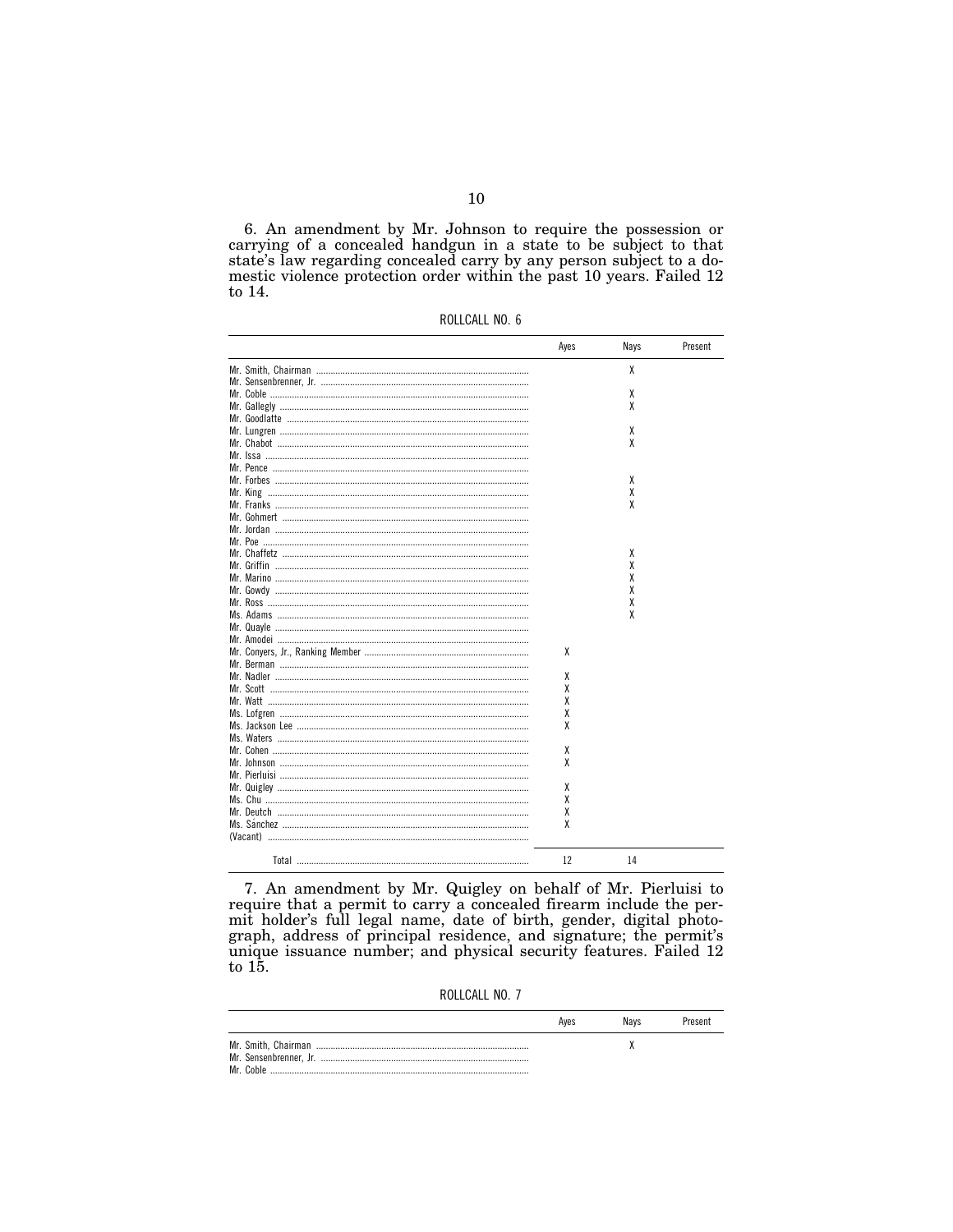ROLLCALL NO. 7-Continued

|                                                | Ayes | Nays | Present |
|------------------------------------------------|------|------|---------|
|                                                |      | x    |         |
|                                                |      |      |         |
|                                                |      | χ    |         |
|                                                |      | χ    |         |
|                                                |      |      |         |
|                                                |      |      |         |
|                                                |      | χ    |         |
|                                                |      | χ    |         |
| Mr. Franks …………………………………………………………………………………………… |      | χ    |         |
|                                                |      |      |         |
|                                                |      |      |         |
|                                                |      | χ    |         |
|                                                |      | χ    |         |
|                                                |      | χ    |         |
|                                                |      | χ    |         |
|                                                |      | χ    |         |
|                                                |      |      |         |
|                                                |      | χ    |         |
|                                                |      | χ    |         |
|                                                |      |      |         |
|                                                |      | χ    |         |
|                                                | X    |      |         |
|                                                |      |      |         |
|                                                | X    |      |         |
|                                                | χ    |      |         |
|                                                | χ    |      |         |
|                                                | χ    |      |         |
|                                                | χ    |      |         |
|                                                |      |      |         |
|                                                | χ    |      |         |
|                                                | X    |      |         |
|                                                |      |      |         |
|                                                | χ    |      |         |
|                                                | X    |      |         |
|                                                | χ    |      |         |
|                                                | X    |      |         |
| (Vacant) …………………………………………………………………………………………    |      |      |         |
|                                                |      |      |         |
| Total ………………………………………………………………………………           | 12   | 15   |         |

8. An amendment by Mr. Quigley to require to possession or carrying of a concealed handgun in a State be subject to any State law limiting the eligibility to possess or carry a concealed handgun for anyone convicted of as

ROLLCALL NO. 8

| Aves | Navs | Present |
|------|------|---------|
|      |      |         |
|      | Λ    |         |
|      |      |         |
|      |      |         |
|      |      |         |
|      |      |         |
|      |      |         |
|      | ۸    |         |
|      |      |         |
|      | χ    |         |
|      |      |         |
|      |      |         |
|      | λ    |         |
|      |      |         |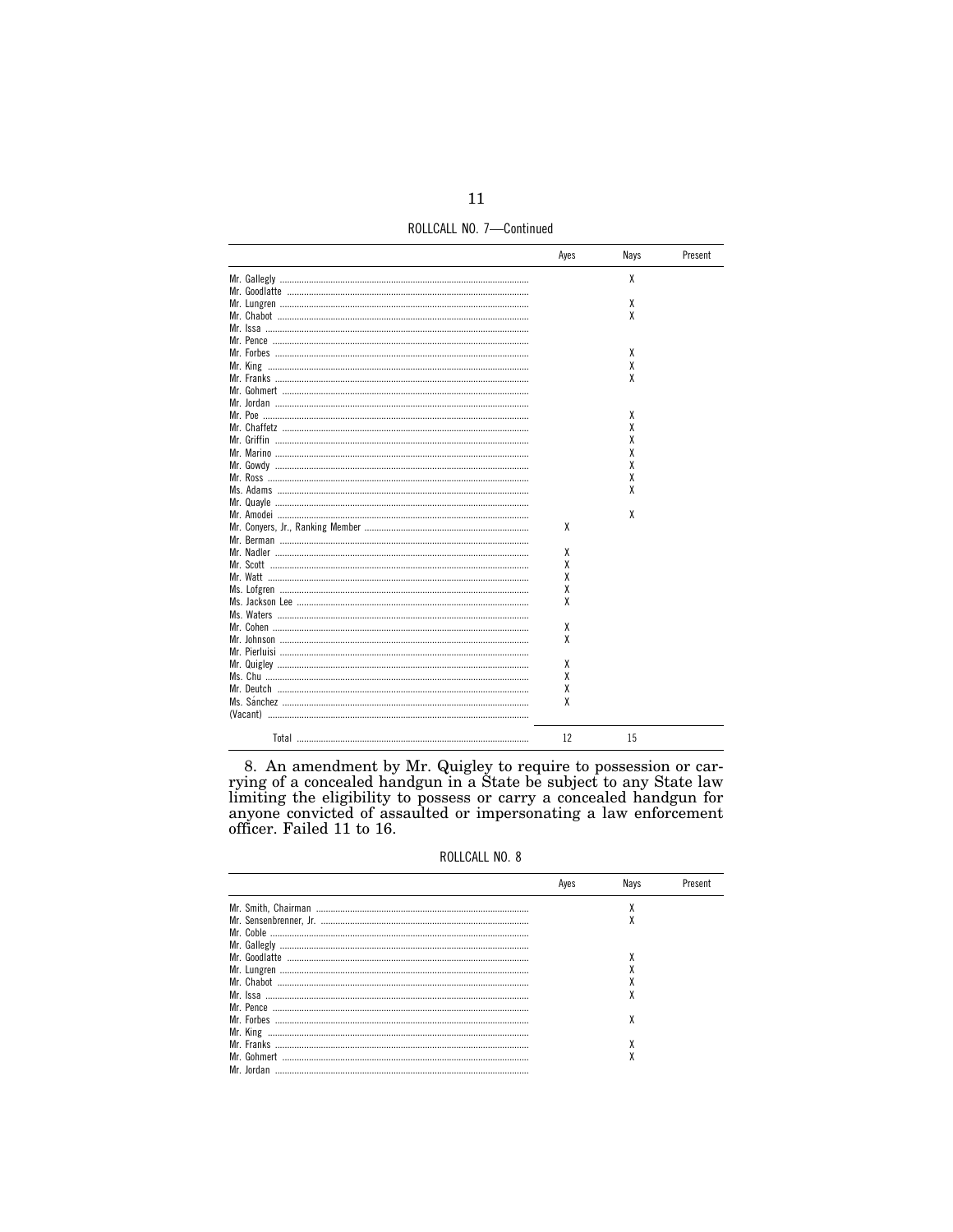ROLLCALL NO. 8-Continued

|                                              | Aves | Navs | Present |
|----------------------------------------------|------|------|---------|
|                                              |      |      |         |
|                                              |      | χ    |         |
|                                              |      | χ    |         |
|                                              |      | χ    |         |
|                                              |      | χ    |         |
|                                              |      |      |         |
|                                              |      |      |         |
|                                              |      | χ    |         |
|                                              |      | X    |         |
|                                              | χ    |      |         |
|                                              |      |      |         |
|                                              | χ    |      |         |
|                                              | X    |      |         |
|                                              | χ    |      |         |
|                                              | X    |      |         |
|                                              |      |      |         |
|                                              |      |      |         |
|                                              | χ    |      |         |
|                                              | X    |      |         |
|                                              |      |      |         |
|                                              | χ    |      |         |
|                                              | X    |      |         |
|                                              | X    |      |         |
|                                              | X    |      |         |
| (Vacant) …………………………………………………………………………………………… |      |      |         |
|                                              | 11   | 16   |         |

9. An amendment by Ms. Chu to require that the possession of carrying of a concealed handgun in a state be subject to that state's law regarding concealed carry by someone convicted of selling a controlled substance to a

| ROLLCALL NO. 9 |  |
|----------------|--|
|                |  |

| Aves | Nays | Present |
|------|------|---------|
|      | x    |         |
|      | χ    |         |
|      |      |         |
|      |      |         |
|      | x    |         |
|      | χ    |         |
|      |      |         |
|      |      |         |
|      |      |         |
|      | χ    |         |
|      | χ    |         |
|      |      |         |
|      |      |         |
|      |      |         |
|      | x    |         |
|      | χ    |         |
|      | χ    |         |
|      | χ    |         |
|      | x    |         |
|      | χ    |         |
|      |      |         |
|      | χ    |         |
|      | χ    |         |
| χ    |      |         |
|      |      |         |
|      |      |         |
| χ    |      |         |
| χ    |      |         |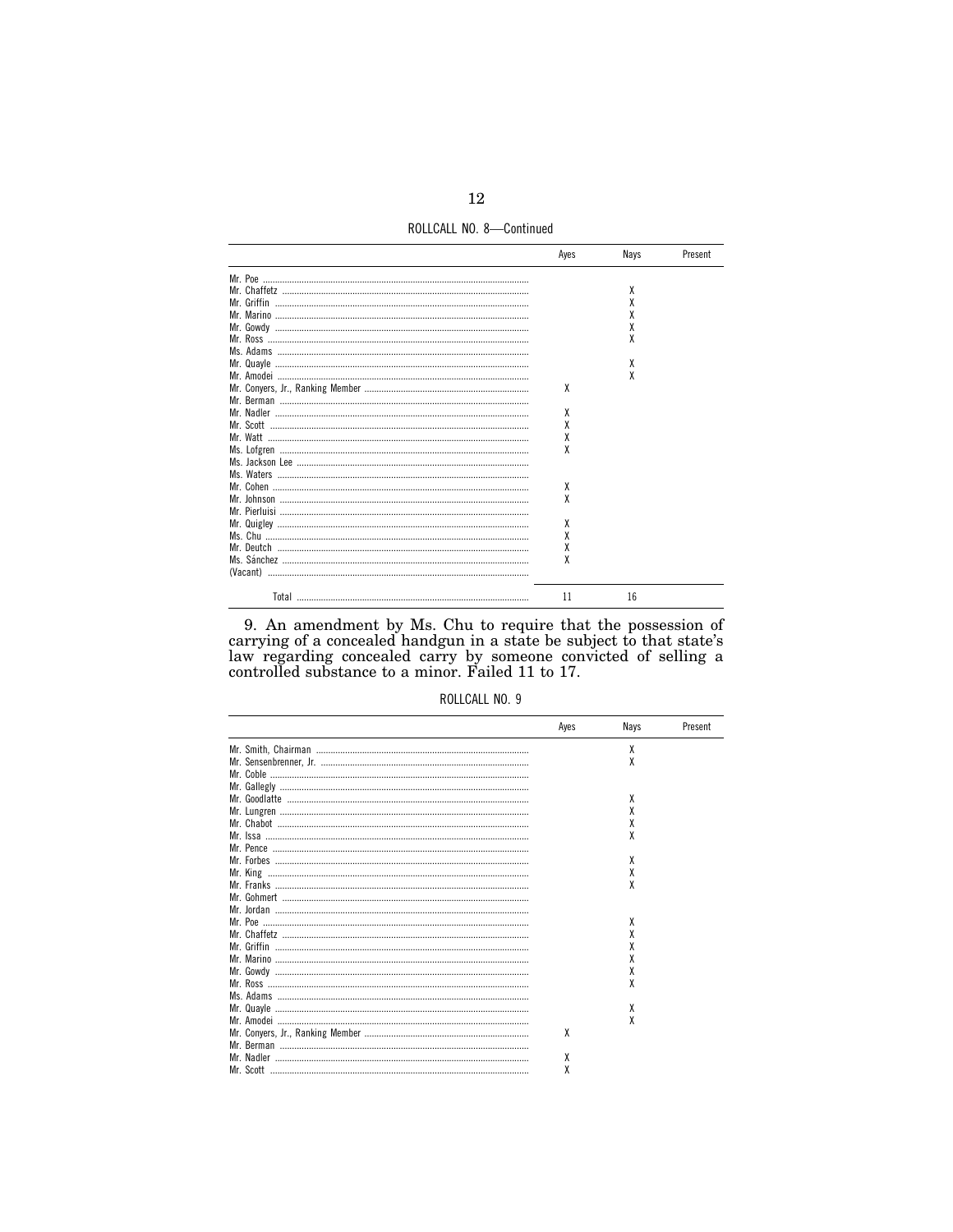ROLLCALL NO. 9-Continued

|                                                                                                                                                                                                                                                                                                                                                                                                        | ٨ |  |
|--------------------------------------------------------------------------------------------------------------------------------------------------------------------------------------------------------------------------------------------------------------------------------------------------------------------------------------------------------------------------------------------------------|---|--|
|                                                                                                                                                                                                                                                                                                                                                                                                        |   |  |
|                                                                                                                                                                                                                                                                                                                                                                                                        |   |  |
|                                                                                                                                                                                                                                                                                                                                                                                                        |   |  |
|                                                                                                                                                                                                                                                                                                                                                                                                        | ۸ |  |
|                                                                                                                                                                                                                                                                                                                                                                                                        |   |  |
|                                                                                                                                                                                                                                                                                                                                                                                                        |   |  |
| $\begin{minipage}{.4\linewidth} \textbf{Ms.} \textbf{ Chu} \textcolor{red}{.} \textbf{} \textbf{} \textbf{} \textbf{} \textbf{} \textbf{} \textbf{} \textbf{} \textbf{} \textbf{} \textbf{} \textbf{} \textbf{} \textbf{} \textbf{} \textbf{} \textbf{} \textbf{} \textbf{} \textbf{} \textbf{} \textbf{} \textbf{} \textbf{} \textbf{} \textbf{} \textbf{} \textbf{} \textbf{} \textbf{} \textbf{} \$ | ٨ |  |
|                                                                                                                                                                                                                                                                                                                                                                                                        |   |  |
|                                                                                                                                                                                                                                                                                                                                                                                                        | χ |  |
| (Vacant)                                                                                                                                                                                                                                                                                                                                                                                               |   |  |
| Total                                                                                                                                                                                                                                                                                                                                                                                                  |   |  |

10. An amendment by Mr. Lungren to require a GAO audit of the laws of each state that issues concealed carry permits or licenses to non-residents. Passed  $13$  to  $8$ .

| ROLLCALL NO. 10 |  |  |
|-----------------|--|--|
|-----------------|--|--|

| Ayes | Nays | Present |
|------|------|---------|
| X    |      |         |
|      |      |         |
|      |      |         |
|      |      |         |
| χ    |      |         |
| X    |      |         |
| X    |      |         |
| χ    |      |         |
|      |      |         |
| χ    |      |         |
| χ    |      |         |
| χ    |      |         |
|      |      |         |
|      |      |         |
|      |      |         |
|      | χ    |         |
| χ    |      |         |
| χ    |      |         |
| χ    |      |         |
|      |      |         |
|      |      |         |
| χ    |      |         |
| χ    |      |         |
|      | x    |         |
|      |      |         |
|      | χ    |         |
|      |      |         |
|      | χ    |         |
|      | χ    |         |
|      |      |         |
|      |      |         |
|      | χ    |         |
|      |      |         |
|      | χ    |         |
|      |      |         |
|      |      |         |
|      |      |         |
|      |      |         |
|      | χ    |         |
|      |      |         |
| 13   | 8    |         |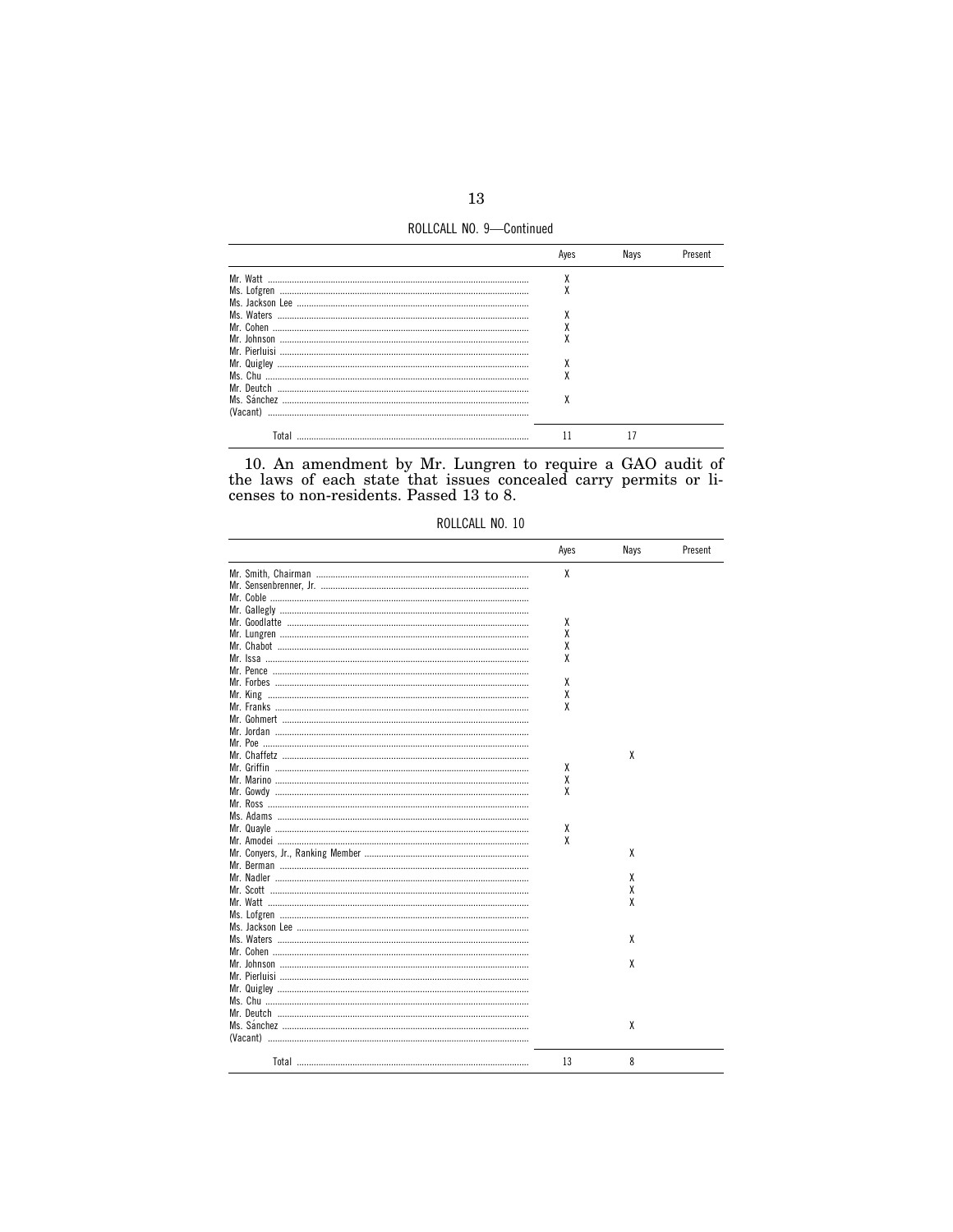11. An amendment by Mr. Cohen to limit the reciprocity extended by H.R. 822 to persons over the age of 21. Failed 4 to 12.

| ROLLCALL NO. 11 |  |
|-----------------|--|
|                 |  |

|                                               | Ayes | Nays | Present |
|-----------------------------------------------|------|------|---------|
|                                               |      | χ    |         |
|                                               |      | χ    |         |
|                                               |      |      |         |
|                                               |      |      |         |
|                                               |      | χ    |         |
|                                               |      |      |         |
|                                               |      | χ    |         |
|                                               |      |      |         |
|                                               |      |      |         |
|                                               |      | X    |         |
|                                               |      | χ    |         |
|                                               |      | χ    |         |
|                                               |      |      |         |
|                                               |      |      |         |
|                                               |      |      |         |
|                                               |      | χ    |         |
|                                               |      | χ    |         |
|                                               |      | χ    |         |
| Mr. Gowdy …………………………………………………………………………………………… |      |      |         |
|                                               |      |      |         |
|                                               |      | χ    |         |
|                                               |      | χ    |         |
|                                               |      |      |         |
|                                               |      |      |         |
|                                               |      |      |         |
|                                               |      |      |         |
|                                               | χ    |      |         |
|                                               |      |      |         |
|                                               |      |      |         |
|                                               | χ    |      |         |
|                                               |      |      |         |
|                                               | χ    |      |         |
|                                               | χ    |      |         |
|                                               |      |      |         |
|                                               |      |      |         |
|                                               |      |      |         |
|                                               |      |      |         |
|                                               |      |      |         |
|                                               |      |      |         |
|                                               |      |      |         |
| Total ………………………………………………………………………………          | 4    | 12   |         |

12. An amendment by Ms. Jackson Lee to require states to maintain a database of all concealed carry permits and licenses issued by the states and make that database available to law enforcement 24-hours a day. Failed 3 to 12.

| ROLLCALL NO. 12 |  |  |
|-----------------|--|--|
|-----------------|--|--|

|  | <b>Navs</b> | Present |
|--|-------------|---------|
|  |             |         |
|  |             |         |
|  |             |         |
|  |             |         |
|  |             |         |
|  |             |         |
|  |             |         |
|  |             |         |
|  |             |         |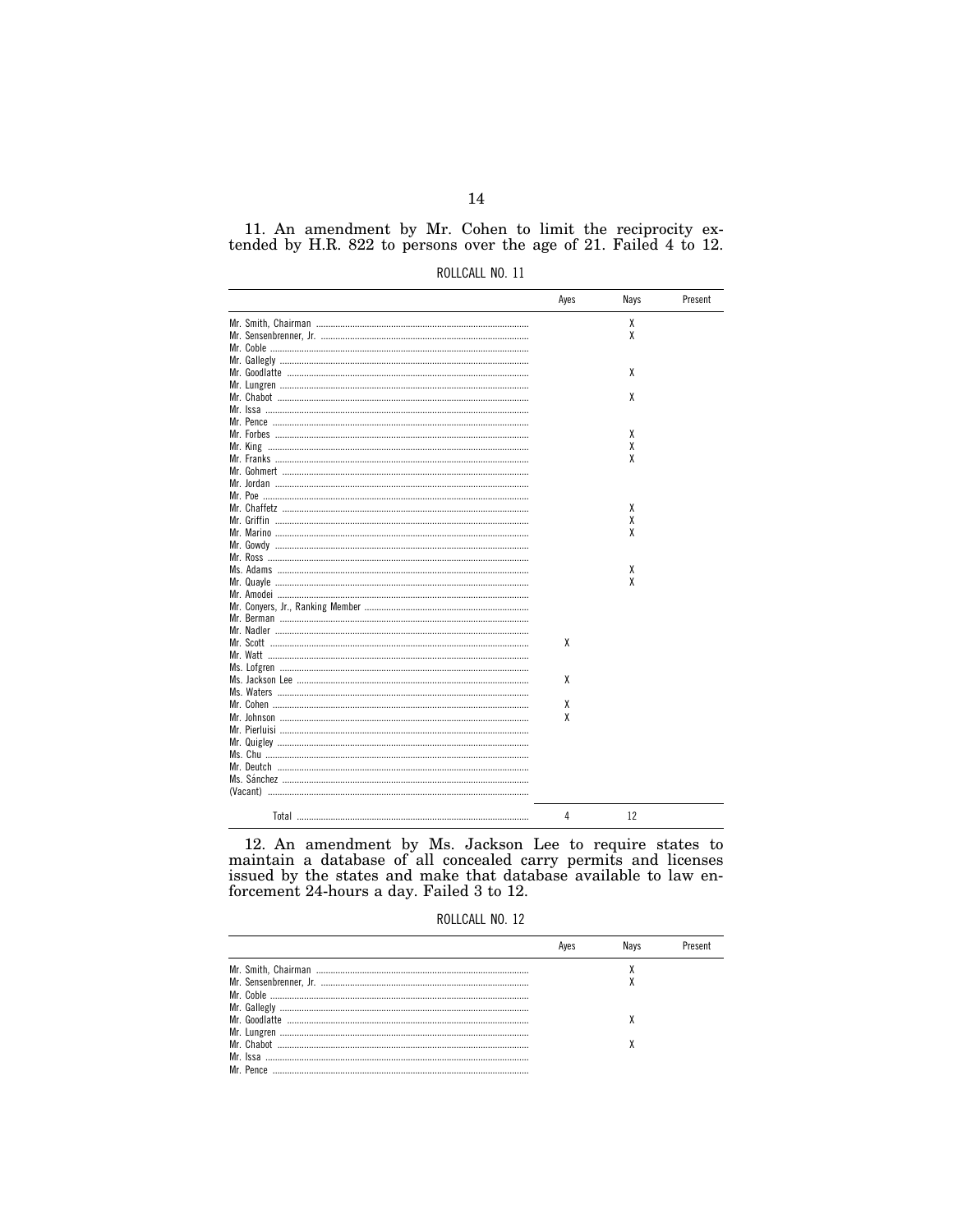ROLLCALL NO. 12-Continued

| Ayes | Nays | Present |
|------|------|---------|
|      | χ    |         |
|      | χ    |         |
|      | χ    |         |
|      |      |         |
|      |      |         |
|      |      |         |
|      | χ    |         |
|      | χ    |         |
|      | χ    |         |
|      |      |         |
|      |      |         |
|      | х    |         |
|      | χ    |         |
|      |      |         |
|      |      |         |
|      |      |         |
|      |      |         |
| X    |      |         |
|      |      |         |
|      |      |         |
| X    |      |         |
|      |      |         |
|      |      |         |
| X    |      |         |
|      |      |         |
|      |      |         |
|      |      |         |
|      |      |         |
|      |      |         |
|      |      |         |
|      |      |         |
| 3    | 12   |         |

13. Motion to report H.R. 822 favorably, as amended. Passed 19 to  $11. \,$ 

# ROLLCALL NO. 13

| Ayes | Nays | Present |
|------|------|---------|
| χ    |      |         |
| X    |      |         |
| χ    |      |         |
|      |      |         |
| χ    |      |         |
|      | χ    |         |
| χ    |      |         |
| χ    |      |         |
|      |      |         |
| χ    |      |         |
| X    |      |         |
| χ    |      |         |
|      |      |         |
| χ    |      |         |
| χ    |      |         |
|      |      |         |
|      |      |         |
|      |      |         |
|      |      |         |
|      |      |         |
| χ    |      |         |
|      |      |         |
| χ    |      |         |
| χ    |      |         |
|      | χ    |         |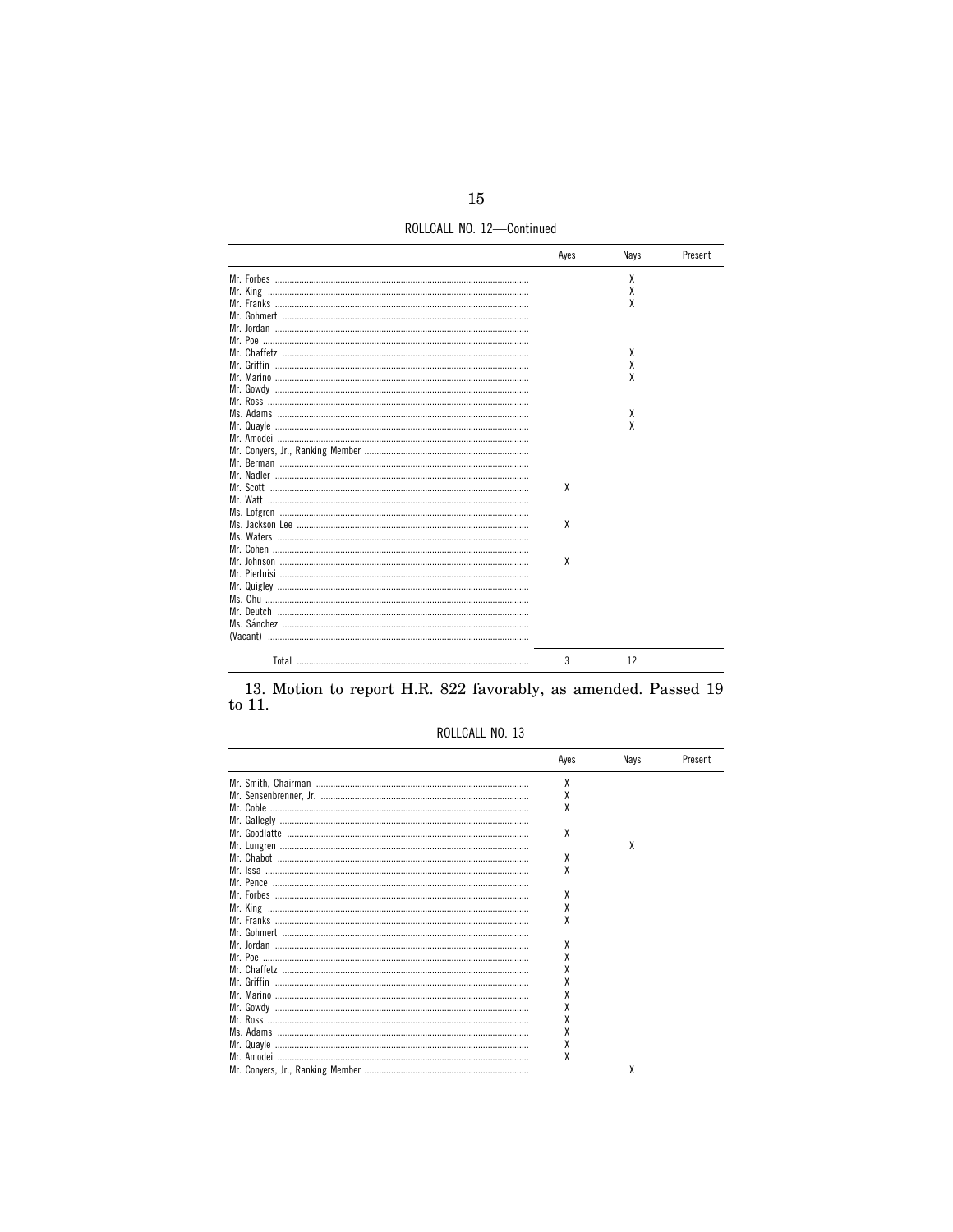ROLLCALL NO. 13-Continued

|       | Aves | Navs      | Present |
|-------|------|-----------|---------|
|       |      | χ         |         |
|       |      |           |         |
|       |      | л         |         |
|       |      |           |         |
|       |      |           |         |
|       |      |           |         |
|       |      |           |         |
|       |      |           |         |
|       |      |           |         |
|       |      |           |         |
|       |      |           |         |
|       |      | $\lambda$ |         |
|       |      |           |         |
|       |      |           |         |
|       |      |           |         |
| Total | 19   |           |         |

### **Committee Oversight Findings**

In compliance with clause  $3(c)(1)$  of rule XIII of the Rules of the House of Representatives, the Committee advises that the findings and recommendations of the Committee, based on oversight activities under clause  $2(b)(1)$  of rule X of the Rules of the House of Representatives, are incorporated in the descriptive portions of this report.

## **New Budget Authority and Tax Expenditures**

Clause  $3(c)(2)$  of rule XIII of the Rules of the House of Representatives is inapplicable because this legislation does not provide new budgetary authority or increased tax expenditures.

## **Congressional Budget Office Cost Estimate**

In compliance with clause  $3(c)(3)$  of rule XIII of the Rules of the House of Representatives, the Committee sets forth, with respect to the bill, H.R. 822, the following estimate and comparison prepared by the Director of the Congressional Budget Office under section  $402$  of the Congressional Budget Act of 1974:

> U.S. CONGRESS, CONGRESSIONAL BUDGET OFFICE, Washington, DC, November 4, 2011.

Hon. LAMAR SMITH, CHAIRMAN, Committee on the Judiciary,

House of Representatives, Washington, DC.

DEAR MR. CHAIRMAN: The Congressional Budget Office has prepared the enclosed cost estimate for H.R. 822, the "National Rightto-Carry Reciprocity Act of 2011."

If you wish further details on this estimate, we will be pleased to provide them. The CBO staff contact is Mark Grabowicz, who can be reached at 226–2860.

Sincerely,

DOUGLAS W. ELMENDORF, DIRECTOR.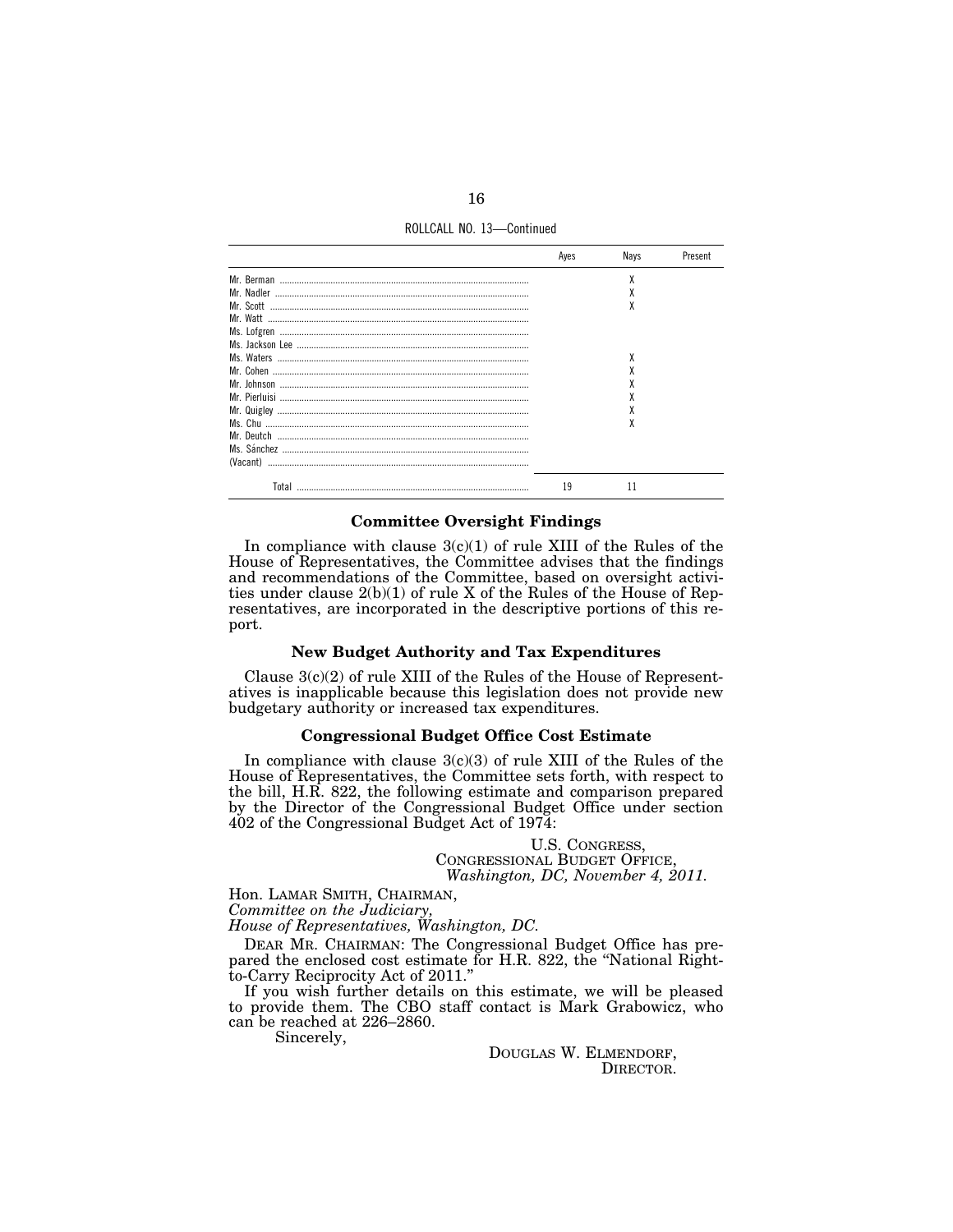Enclosure

cc: Honorable John Conyers, Jr. Ranking Member

*H.R. 822—National Right-to-Carry Reciprocity Act of 2011.* 

As ordered reported by the House Committee on the Judiciary on October 25, 2011

H.R. 822 would permit persons who are authorized to carry concealed firearms in their state of residence to carry concealed handguns in other states, under certain circumstances. The bill also would require the Government Accountability Office (GAO) to submit to the Congress a study on the laws and regulations of states that currently authorize nonresidents to carry concealed handguns.

Based on the costs of similar GAO activities, CBO estimates that implementing H.R. 822 would have no significant cost to the Federal Government. Enacting the bill would not affect direct spending or revenues; therefore, pay-as-you-go procedures do not apply.

H.R. 822 would impose an intergovernmental mandate as defined in the Unfunded Mandates Reform Act (UMRA) by preempting some state laws that limit the ability of nonresidents to carry concealed weapons. Laws allowing individuals to carry concealed weapons vary from state to state and range from allowing anyone to carry such weapons without a permit to prohibiting nonresidents from carrying concealed weapons and requiring residents to complete training and meet other conditions before obtaining a permit. Some states recognize permits issued by other states and some do not. If enacted, the bill would require states that currently do not recognize permits to carry concealed weapons issued by other states to recognize those permits for nonresidents. The costs for states to comply with that mandate would include the cost to change protocols and train law enforcement officers.

The bill also could result in the loss of revenue for some states. Currently, some states issue permits to nonresidents and charge fees ranging from \$20 to \$140 for those permits. If this bill is enacted and individuals have a permit to carry concealed weapons from their resident state, they would no longer need to purchase nonresident permits in other states they visit. There is no data on how many individuals this may affect, but the loss to states that issue nonresident permits could total a few million dollars annually.

CBO estimates that the total costs for states to comply with the preemption, including the training costs for law enforcement and the lost revenue from the nonresident permit fees, would be small and would not exceed the threshold established in UMRA (\$71 million in 2011, adjusted annually for inflation).

H.R. 822 contains no private-sector mandates as defined in **UMRA** 

The CBO staff contacts for this estimate are Mark Grabowicz (for Federal costs) and Melissa Merrell (for the intergovernmental impact). The estimate was approved by Theresa Gullo, Deputy Assistant Director for Budget Analysis.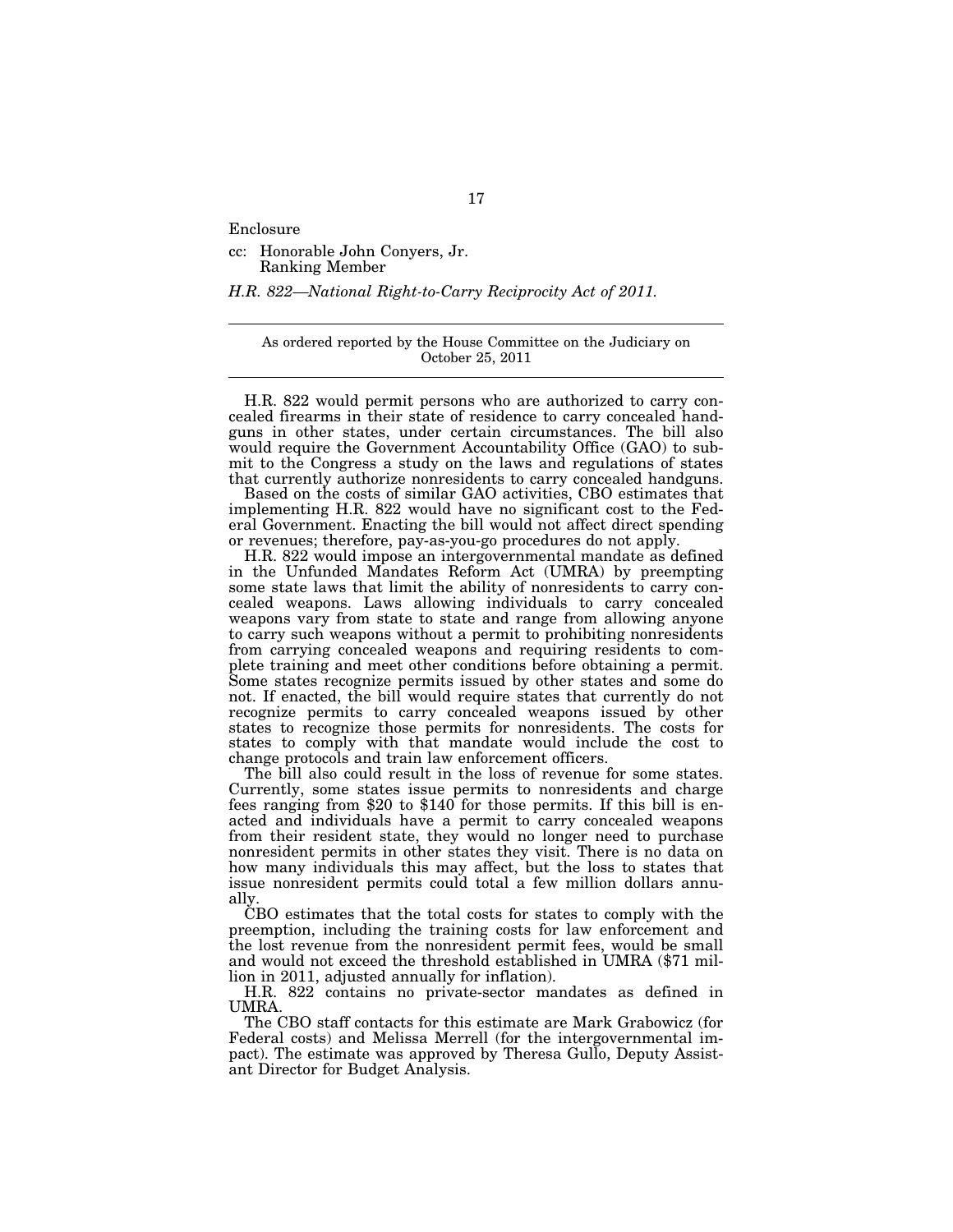### **Performance Goals and Objectives**

The Committee states that pursuant to clause 3(c)(4) of rule XIII of the Rules of the House of Representatives, H.R. 822 allows persons with valid state-issued concealed firearm permits or licenses to carry a concealed firearm in any other state that also issues concealed firearm permits or licenses, or in any other state that does not generally prohibit the carrying of concealed firearms.

### **Advisory on Earmarks**

In accordance with clause 9 of rule XXI of the Rules of the House of Representatives, H.R. 822 does not contain any congressional earmarks, limited tax benefits, or limited tariff benefits as defined in clause  $9(e)$ ,  $9(f)$ , or  $9(g)$  of Rule XXI.

#### **Section-by-Section Analysis**

The following discussion describes the bill as reported by the Committee.

*Section 1. Short Title.* Section 1 states that H.R. 822 may be cited as the ''National Right-to-Carry Reciprocity Act of 2011.''

*Section 2. Reciprocity for the Carrying of Certain Concealed Firearms.* This section amends Chapter 44 of title 18 of the U.S. Code to insert after Section 926C a provision to provide reciprocity for the carrying of certain concealed firearms across state lines. This legislation would allow any person with a valid state-issued concealed firearm permit or license and a valid government-issued identification document to carry a concealed firearm in any other state that either issues concealed firearm permits, or that does not prohibit the carrying of concealed firearms. Section 2 further provides that the laws of a state or political subdivision regarding the possession or carrying of concealed firearms would continue to apply within its borders, as well as any Federal laws that apply to residents of a state. Section 2 also defines ''identification document'' and provides that the effective date of the bill is 90 says after the enactment of the Act.

*Section 3. GAO Audit of the States' Concealed Carry Permit of Licensing Requirements for Non-Residents.* This section directs the Comptroller General to audit the laws of each state that issues concealed carry permits or licenses to non-residents, the number of permits issued to non-residents by these states, and the effectiveness of these laws in protecting the public safety. This audit is due not more than 1-year after enactment of H.R. 822.

### **Changes in Existing Law Made by the Bill, as Reported**

In compliance with clause 3(e) of rule XIII of the Rules of the House of Representatives, changes in existing law made by the bill, as reported, are shown as follows (new matter is printed in italic and existing law in which no change is proposed is shown in roman):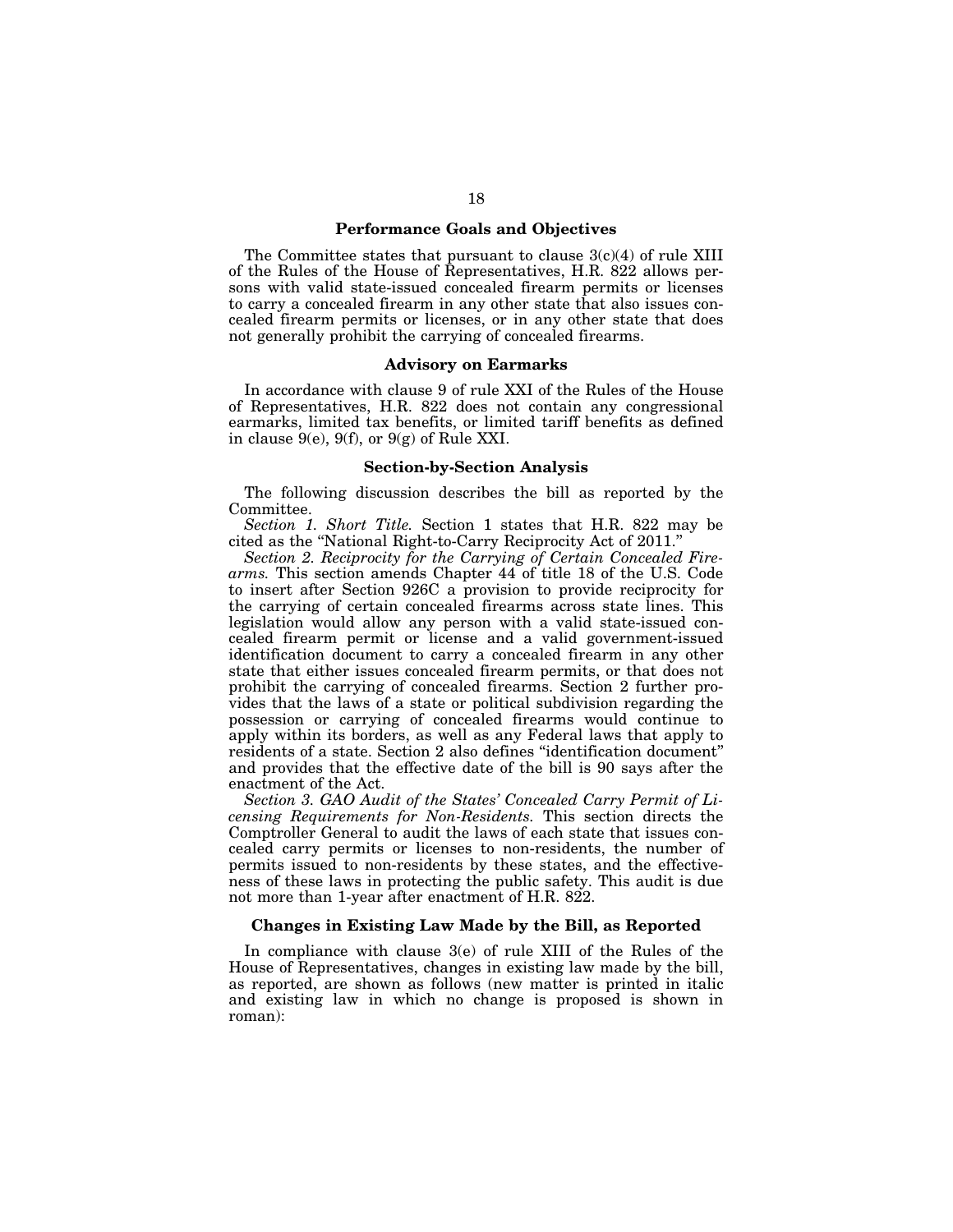### **TITLE 18, UNITED STATES CODE**

### **PART I—CRIMES**

\* \* \* \* \* \* \*

### **CHAPTER 44—FIREARMS**

Sec. 921. Definitions.

\* \* \* \* \* \* \* \* *926D. Reciprocity for the carrying of certain concealed firearms.* 

## \* \* \* \* \* \* \* *§ 926D. Reciprocity for the carrying of certain concealed firearms*

*(a) Notwithstanding any provision of the law of any State or political subdivision thereof (except as provided in subsection (b)), a person who is not prohibited by Federal law from possessing, transporting, shipping, or receiving a firearm, and who is carrying a valid identification document containing a photograph of the person, and a valid license or permit which is issued pursuant to the law of a State and which permits the person to carry a concealed firearm, may possess or carry a concealed handgun (other than a machinegun or destructive device) that has been shipped or transported in interstate or foreign commerce, in any State, other than the State of residence of the person, that—* 

*(1) has a statute that allows residents of the State to obtain licenses or permits to carry concealed firearms; or* 

*(2) does not prohibit the carrying of concealed firearms by residents of the State for lawful purposes.* 

*(b) The possession or carrying of a concealed handgun in a State under this section shall be subject to the same conditions and limitations, except as to eligibility to possess or carry, imposed by or under Federal or State law or the law of a political subdivision of a State, that apply to the possession or carrying of a concealed handgun by residents of the State or political subdivision who are licensed by the State or political subdivision to do so, or not prohibited by the State from doing so.* 

*(c) In subsection (a), the term ''identification document'' means a*  document made or issued by or under the authority of the United *States Government, a State, or a political subdivision of a State which, when completed with information concerning a particular individual, is of a type intended or commonly accepted for the purpose of identification of individuals.* 

\* \* \* \* \* \* \*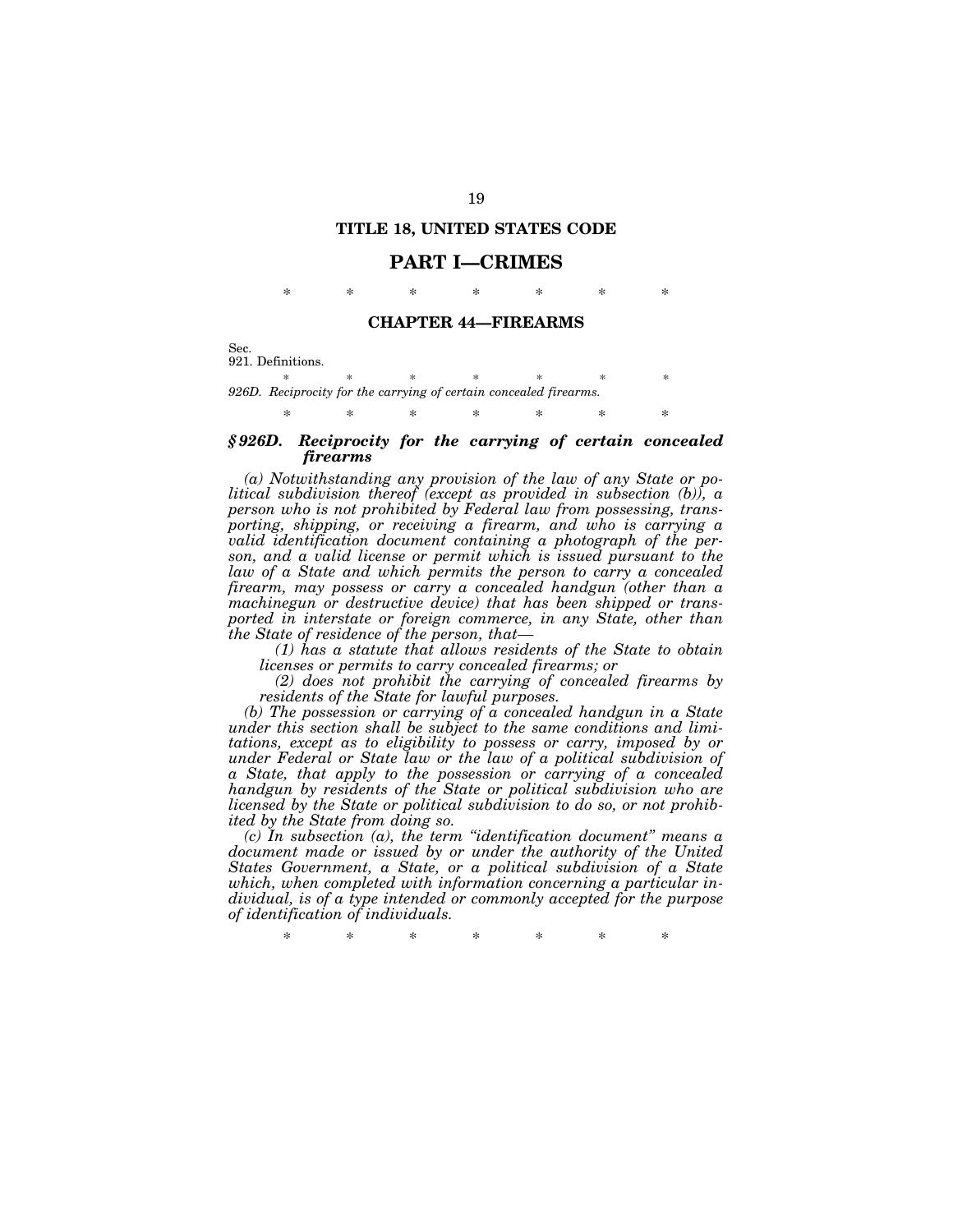## **Dissenting Views**

## INTRODUCTION

H.R. 822, the "National Right-to-Carry Reciprocity Act of 2011," is a dangerous bill that would override the laws of almost every state by obliging each to accept concealed handgun carry permits from every other state, even if the permit holder would not be allowed to carry or even possess a handgun in the state where he or she is traveling. The law tramples federalism and endangers public safety.

The harmful impact of this legislation is without doubt. For example, some states require an individual to show that he or she knows how to use a firearm or meet minimum training standards before obtaining a concealed carry license. Under H.R. 822, however, these states would be forced to allow out-of-state visitors to carry concealed weapons even if they do not meet that state's concealed licensing standards concerning basic gun safety or training requirements. During consideration of the bill, numerous amendments were offered by the Minority to address these serious flaws, but none were adopted. Members of the Majority blocked amendments to preserve the application of state laws concerning eligibility to carry concealed weapons within their borders, as well as other amendments that would have allowed states to prevent concealed carrying of handguns by those with out of state permits with convictions for offenses such as misdemeanor assault on police officers and misdemeanor sex offenses against children.

Recognizing the danger that it would pose to our citizens and to law enforcement officers across this country, this bill is opposed by more than 550 mayors (represented by Mayors Against Illegal Guns),<sup>1</sup> major police organizations, domestic violence abuse victim advocates, prosecutors, and faith-based organizations.2

For these reasons, and those stated below, we urge our colleagues to oppose this seriously flawed legislation and respectfully dissent.

<sup>1</sup>Letter from Thomas M. Menino, Mayor of Boston and Michael R. Bloomberg, Mayor of New York City (Co-Chairs of the Mayors Against Illegal Guns) to The Honorable John Boehner and

<sup>&</sup>lt;sup>2</sup>Police groups opposing the bill included the International Association of Chiefs of Police; Major Cities Chiefs Association; the Police Foundation, National Latino Peace Officers Associa-tion; and National Organization of Black Law Enforcement Executives. Among the state and local police organizations and individuals opposing the bill are the California Police Chiefs Asso-<br>ciation; the Colorado Association of Chiefs of Police; Colorado Springs Police Chief Richard<br>Myers; Boston Police Commissi Sheriff Douglas Gillespie; the Virginia Association of Chiefs of Police; Minneapolis Chief of Po-<br>lice Timothy Dolan; Duluth Police Chief Gordon Ramsay; Burlington North Carolina Chief of<br>Police Michael Williams; New York Maine Chief of Police James E. Craig. Domestic violence abuse victims advocates oppose this<br>bill, including the National Network to End Domestic Violence (a coalition of 56 domestic vio-<br>lence victim advocacy groups) and t the bill, include the Association of Prosecuting Attorneys; the American Bar Association; Min-<br>neapolis Office of the City Attorney Susan Segal; Bronx County (NY) District Attorney Robert<br>Johnson; Kings County (NY) Distric torney Richard A. Brown; Richmond County (NY) District Attorney Daniel Donovan, Jr.; New<br>York's Special Narcotics Prosecutor Bridget G. Brennan; New York County (NY) District Attor-<br>ney Robert Morris Morgenthau; New Jersey Attorney General Richard Gebelein; Iowa Attorney General Tom Miller; Illinois Attorney Gen-<br>eral Lisa Madigan; Colorado Association of Chiefs of Police; Broomfield (CO) Police Chief Thom-<br>as Deland; Colorado Springs (CO) P Chief Daniel G. Brennan. Faith-based organizations opposing the bill include Faiths United, a coalition of more than 30 religious organizations. Our Lives, Our Laws: People Who Care, http://www.ourlivesourlaws.org/people-who-care.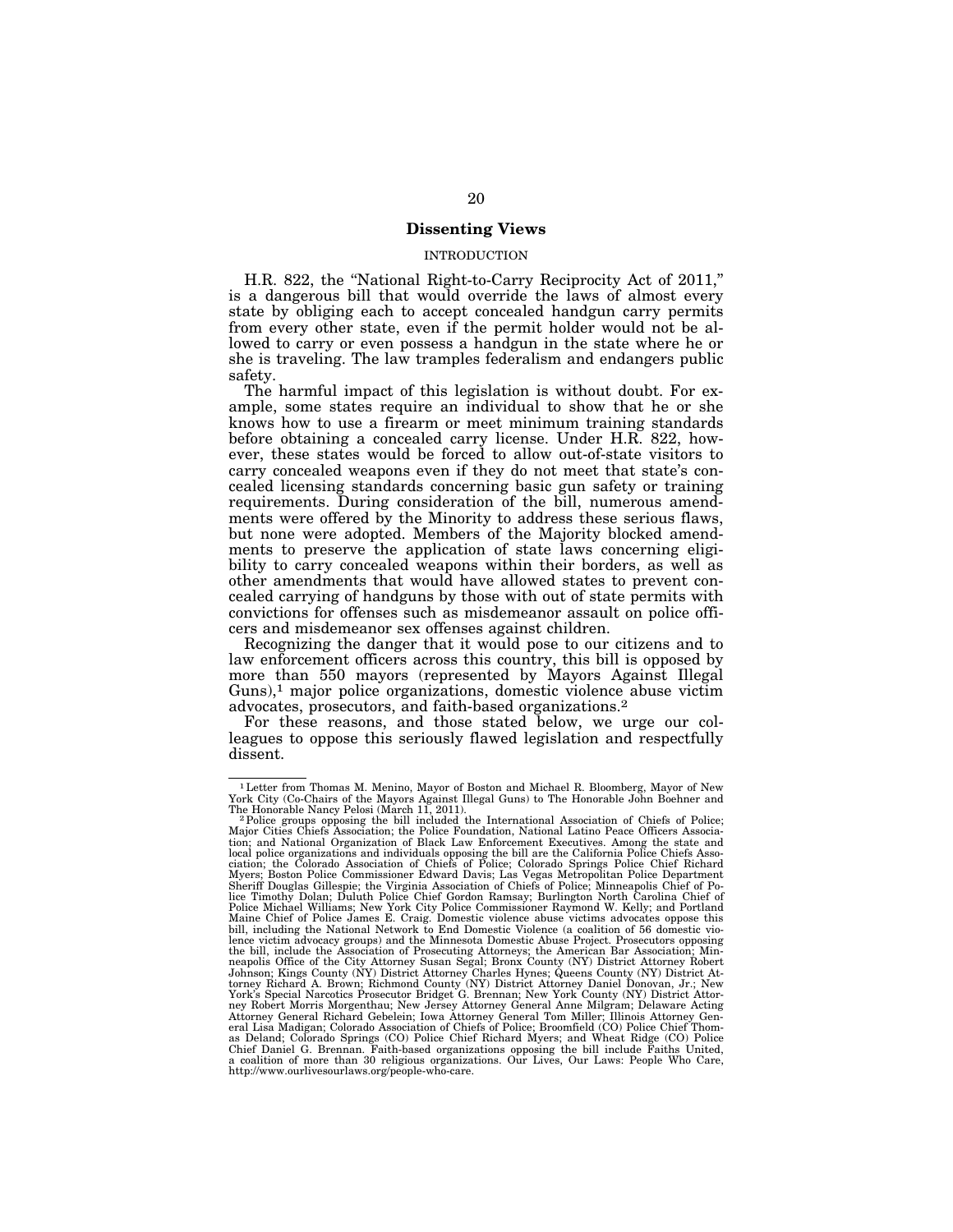### DESCRIPTION AND BACKGROUND

H.R. 822 disregards state laws by forcing states to allow the carrying of loaded, concealed weapons by any individual permitted to carry concealed weapons in another state. Section 2 of H.R. 822, as amended by the Committee, sets forth the bill's operative provisions and makes clear that the intent of this legislation is to override the will of the states with regard to who may carry concealed handguns within their borders. It provides that an individual who is not prohibited by federal law from possessing firearms and who is carrying a valid identification document containing a photograph of such individual and a valid concealed carry permit issued by a state, may carry a concealed handgun in another state if the other state has a statute that allows the issuance of concealed carry permits or does not prohibit the carrying of concealed firearms. Section 2(b) provides that an individual carrying a concealed handgun in a state must be permitted to carry the gun subject to ''the same conditions and limitations, *except as to eligibility to possess or carry,''* imposed by federal, state or local law that apply to the possession or carrying of a concealed handgun by residents of that state.<sup>3</sup>

In effect, the bill would reduce all states to the lowest common denominator of concealed carry laws, and would subject citizens to unnecessary public safety risks, contrary to the judgments made by the individual states. As Philadelphia Police Commissioner Charles Ramsey stated, ''We have a uniquely diverse nation. What works where I currently serve as Commissioner in Philadelphia, and the Commonwealth of Pennsylvania, does not work for our neighbor across the river in New Jersey. Our laws for obtaining a permit are vastly different, based on well-debated decisions made at the state level.'' 4

The Courts have found that States are within their lawful constitutional power to set minimum public safety standards for carrying concealed guns. The Supreme Court has stated that even prohibitions on concealed carrying are permissible. In *District of Columbia v. Heller,*5 a case in which the Supreme Court held that the District's handgun ban was unconstitutional, Justice Scalia, writing for the majority, specified that the Court's holding did not ''cast doubt'' on other gun laws and noted that ''[w]e identify these presumptively lawful regulatory measures only as examples; our list does not purport to be exhaustive."<sup>6</sup> In discussing long-understood limitations on the right to keep and bear arms, Justice Scalia noted that ''the majority of the 19th-century courts to consider the question held that prohibitions on carrying concealed weapons were lawful under the Second Amendment or state analogues."7 The Court thus reaffirmed its ruling in *Robertson v. Baldwin* that ''the

<sup>3</sup> H.R. 822, as amended by the Franks Substitute Amendment, 112th Cong. § 2(b) (emphasis

supplied).<br><sup>4</sup> The National Right-to-Carry Reciprocity Act of 2011: Hearing on H.R. 822 Before the<br>Subcomm. on Crime, Terrorism, and Homeland Security of the H. Comm. on the Judiciary,<br>112th Cong. (2011) (statement of Char Department). 5 554 U.S. 570 (2008).

<sup>6</sup> *Id.* at 627 n.26. 7 *Id.* at 626.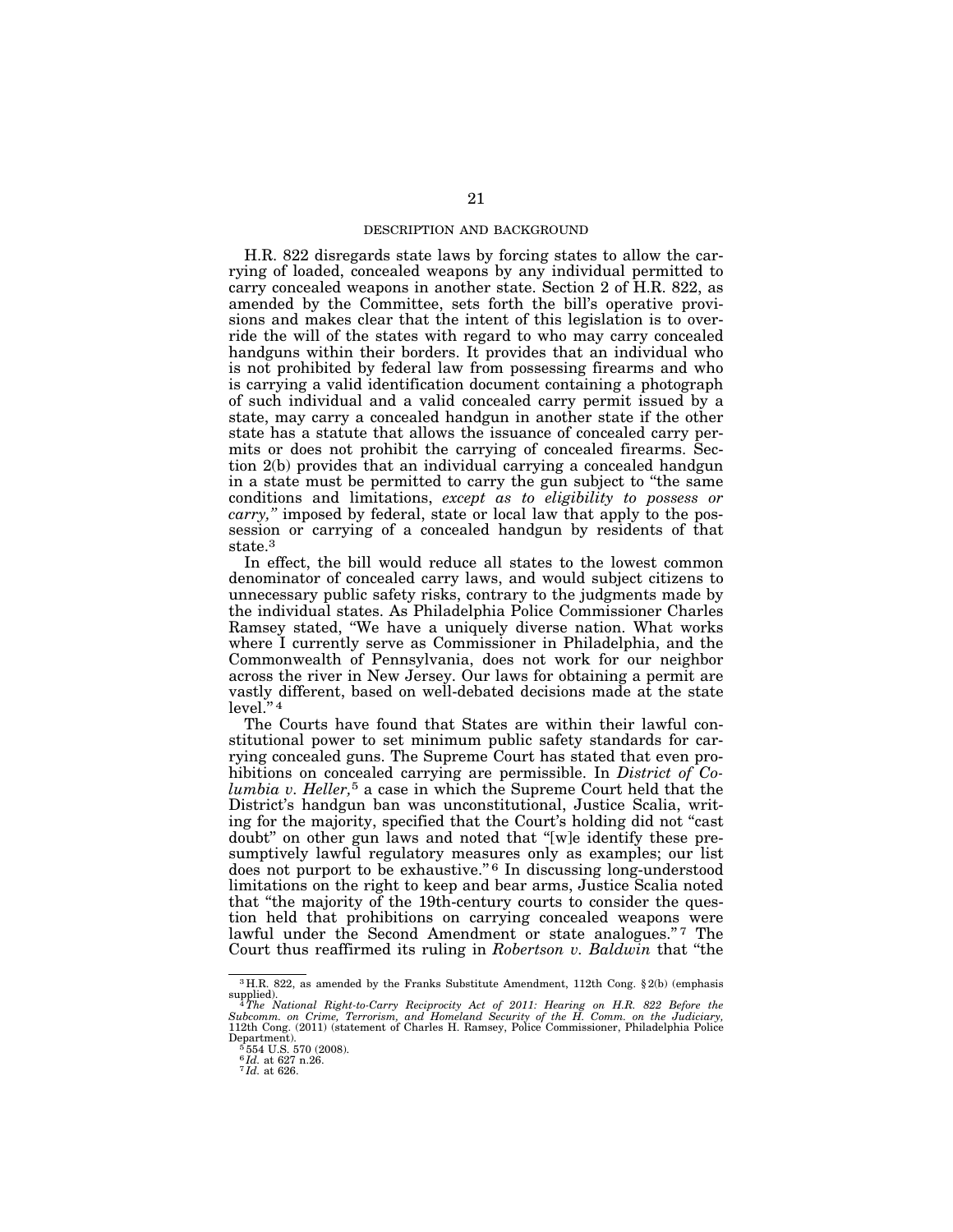right of the people to keep and bear arms (article 2) is not infringed by laws prohibiting the carrying of concealed weapons."<sup>8</sup>

Since *Heller,* courts throughout the United States have rejected the argument that there is a right to carry concealed guns in public. In *Kachalsky v. Cacace,*9 the court upheld New York's restrictions on concealed carry, and stated:

This emphasis on the Second Amendment's protection of the right to keep and bear arms for the purpose of 'selfdefense in the home' permeates the Court's decision and forms the basis for its holding—which, despite the Court's broad analysis of the Second Amendment's text and historical underpinnings, is actually quite narrow.

The language of Heller makes clear that the Court recognized 'not a right to keep and carry any weapon whatsoever in any manner whatsoever and for whatever purpose' but rather a much narrower right—namely the "right of law-abiding, responsible citizens to use arms in defense of hearth and home."<sup>10</sup>

In *U.S. v. Masciandaro,*11 the Fourth Circuit rejected the claim that there is a constitutional right to possess a loaded handgun in a car in a national park. The court explained, ''This is serious business. We do not wish to be even minutely responsible for some unspeakably tragic act of mayhem because in the peace of our judicial chambers we miscalculated as to Second Amendment rights."<sup>12</sup> The Fourth Circuit cautioned further that the danger posed by guns ''would rise exponentially as one moved the right from the home to the public square. If ever there was an occasion for restraint, this would seem to be it. There is much to be said for a course of simple caution."<sup>13</sup>

Many other courts have similarly reached this conclusion.<sup>14</sup> In sum, the courts are in accord that there is no constitutional right to carry loaded guns outside the home, and certainly not to carry

<sup>8</sup> 165 U.S. 275, 281–82 (1897).

 $^{9}$ F. Supp. 2d (S.D.N.Y 2011).<br><sup>10</sup> Heller, 554 U.S. at 635.

<sup>&</sup>lt;sup>10</sup>Heller, 554 U.S. at 635.<br>
<sup>11</sup>638 F.3d 458 (4th Cir. 2011).<br>
<sup>12</sup>H. at 475.<br>
<sup>13</sup>H. at 476.<br>
<sup>13</sup>H. at 476.<br>
<sup>14</sup>See, e.g, People v. Aguillar, 944 N.E. 2d 816 (Ill. App. Ct. 2011) (stating "the decisions in<br>
right to (stating that the ''Supreme Court has never held that the Second Amendment protects the car-rying of guns outside the home''); United States v. Hart, 725 F. Supp. 2d. 56 (D. Mass. 2010) ("Heller does not hold, nor even suggest, that concealed weapons laws are unconstitutional.");<br>In re Factor, 2010 WL 1753307 (N.J. Super. Ct. App. Div. Apr. 21, 2010) (stating that the<br>"United States Supreme Court has not hibits laws that restrict carrying of concealed weapons"); Dorr v. Weber, 2010 WL 1976743 (N.D.<br>Iowa, May 18, 2010) (stating that a "right to carry a concealed weapon under the Second CMA Amendment has not been recognized fendant's] argument, that Heller conferred on an individual the right to carry a concealed fire-arm, is unpersuasive.'').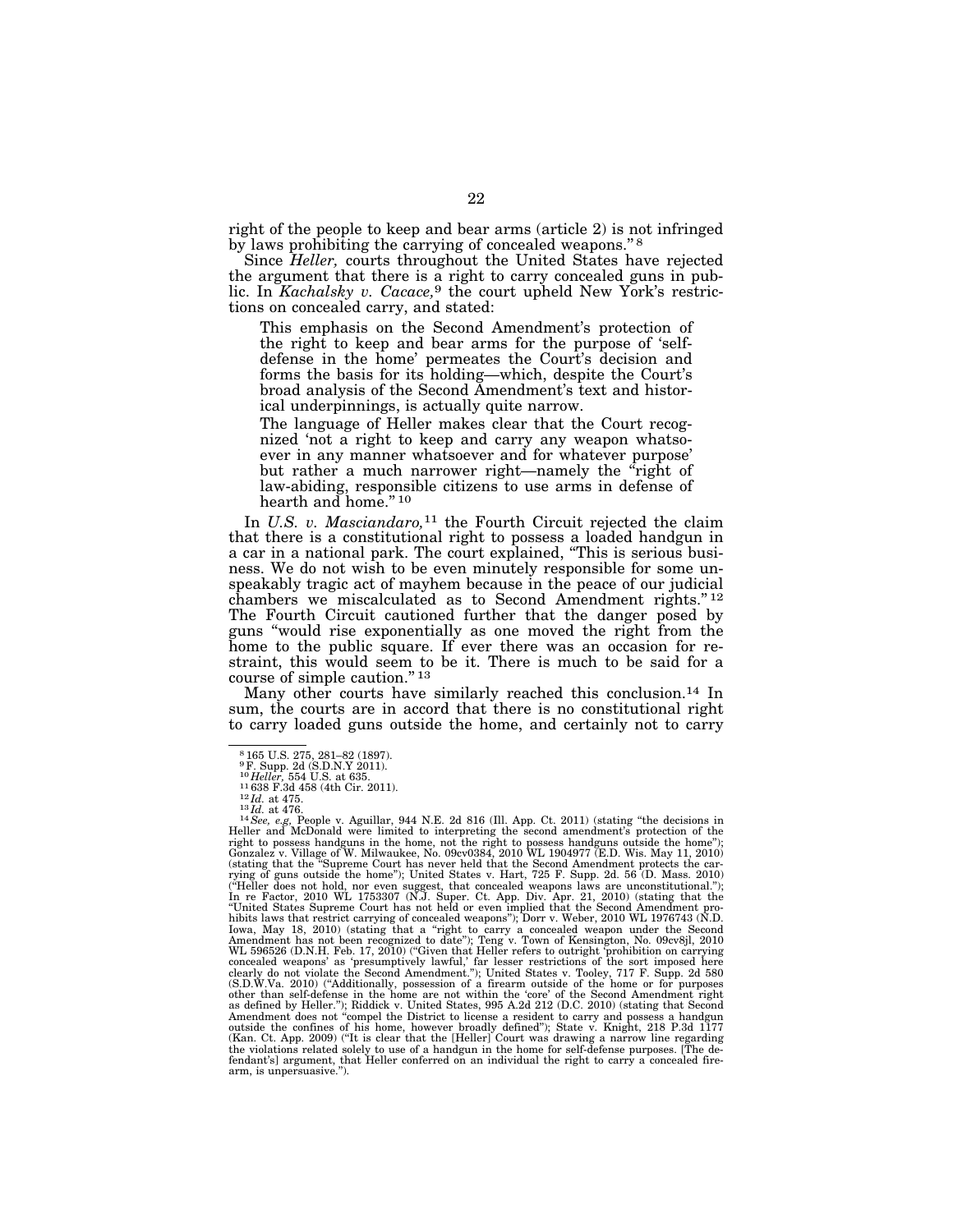concealed guns in public spaces. State laws governing such conduct, directly bearing on questions of public safety, should therefore not be nullified by Congress.

### CONCERNS WITH H.R. 822

I. IMPOSING NATIONAL CONCEALED CARRY RECIPROCITY INFRINGES STATES' RIGHTS TO PROTECT THEIR CITIZENS FROM GUN VIOLENCE

#### *A. H.R. 822 Would Override State Laws Regarding Who Is Eligible To Carry A Concealed, Loaded Gun*

H.R.822 eviscerates the authority of states to set their own eligibility standards for who may carry a concealed, loaded gun in public. State officials, law enforcement, and legislators are in the best position to decide crime-fighting policies for their respective jurisdictions. For example, rural areas may not fit the needs of big cities and vice-versa.

States often set standards for carrying handguns on city streets that include criteria that exceed the requirement that an applicant pass a federal background check. For instance, many states, including those with strong gun rights traditions, have enacted laws that prohibit concealed handgun carrying by certain categories of individuals. These include teenagers, alcohol abusers, and individuals who pose a danger to others, or those who have not completed basic safety training. Some states also include individuals who have been convicted of certain violent misdemeanors, providing an even greater degree of protection than the prohibition in Federal law against gun possession by felons.15 The following identifies the various state requirements on applicants for concealed carry permits:

- Thirty-five states require gun safety training,  $16 \text{ } 18 \text{ }$  of which require live fire drills or other proof of competency with a firearm.<sup>17</sup>
- Thirty-eight states prohibit individuals convicted of certain misdemeanor crimes from carrying concealed firearms, including Pennsylvania, which bars carrying by those who have been convicted of stalking, impersonating a law enforcement officer and other dangerous misdemeanor offenses. Research supports these restrictions. For example, one study found handgun buyers who have been convicted of just one misdemeanor are almost five times as likely to be convicted of a serious violent crime as handgun buyers with no criminal record.18

<sup>15</sup> 18 U.S.C § 922(g)(1). 16The following states require training: Alaska, Arkansas, Arizona, California, Colorado, Connecticut, Deleware, Florida, Hawaii, Iowa, Kansas, Kentucky, Louisiana, Massachusetts, Maine,<br>Michigan, Minnesota, Missouri, Montana, North Carolina, Nebraska, New Jersey, New Mexico, Nevada, Ohio, Oklahoma, Oregon, Rhode Island, South Carolina, Tennessee, Texas, Utah, Wis-<br>consin, West Virginia, and Wyoming. In addition, Virginia and Maryland explicitly state that<br>internet-based training can satisfy th tees only to pass an open book exam to satisfy its requirement. 17The following states require live fire training: Arkansas, Delaware, Hawaii, Kansas, Ken-

tucky, Michigan, Minnesota, Missouri, North Carolina, New Jersey, New Mexico, Ohio, Oklahoma, Rhode Island, South Carolina, Tennessee, Texas, and West Virginia. 18Garen Wintemute *et al., Prior misdemeanor convictions as a risk factor for later violent and* 

*firearm-related criminal activity among authorized purchasers of handguns,* J. Am. Medical Ass'n 1998, 280:2083–2087.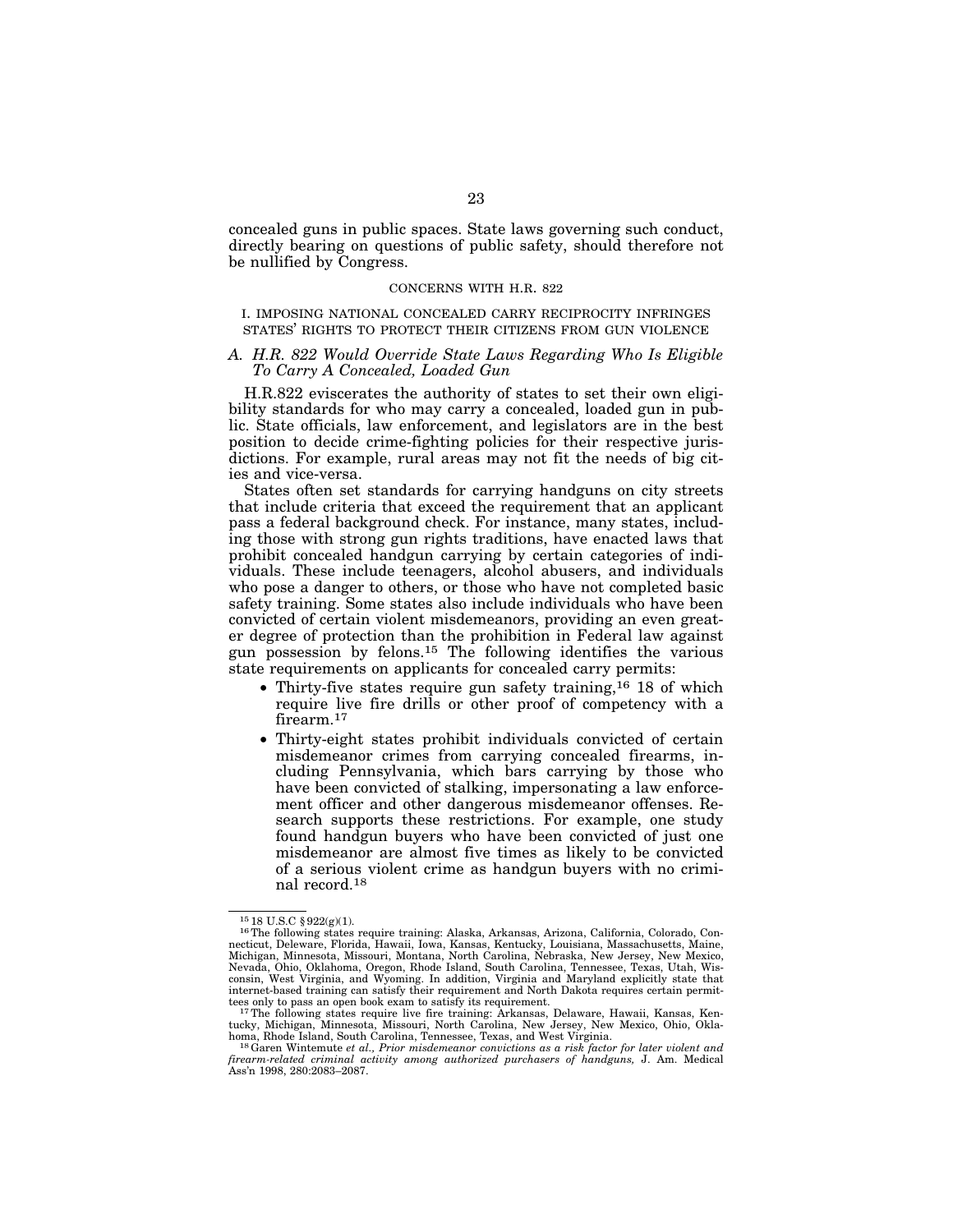- Thirty-six states prohibit youths age 20 and under from obtaining a concealed carry permit, including Colorado and Missouri.19
- Twenty-nine states prohibit alcohol abusers from obtaining a concealed carry permit, including South Carolina, which prevents "habitual drunkard[s]" from carrying guns.<sup>20</sup>
- Twenty-four states grant law enforcement agencies discretion to approve or deny carry permits to an applicant who appears to be dangerous, including Alabama, which allows sheriffs to grant or deny licenses based on whether ''it appears that the applicant . . . has any . . . proper reason for carrying a pistol, and [whether] he or she is a suitable person to be so licensed."<sup>21</sup>

Some states have voluntarily entered into reciprocity agreements with other states. These agreements vary from state to state. Ten states honor concealed carry permits issued in any other state and three states allow carrying by nonresidents without a permit.<sup>22</sup> Nine states, however, choose not to recognize any out-of-state permits.23 And, 27 states recognize permits only from certain other states, typically states with equivalent or higher standards.<sup>24</sup>

Some states have recently tightened the requirements for their residents to obtain out-of-state carry permits and cancelled reciprocity agreements with states that no longer meet minimum standards. For example, New Mexico and Nevada both stopped recognizing concealed carry permits issued by Utah because it does not include live-fire instruction as part of its training requirement.25 Nevada also stopped recognizing carry permits issued by Florida, which only requires permits to be renewed every  $7$  years.<sup>26</sup> H.R. 822, however, would override these State determinations and

<sup>19</sup>The following states prohibit carrying by people under the age of 21: Alaska, Arkansas, Ari-

zona, Colorado, Connecticut, Florida, Georgia, Hawaii, Idaho, Kansas, Kentucky, Louisiana, Massachusetts, Michigan, Mimesota, Missouri, Mississippi, North Carolina, Nebraska, New Mexico, New Jerem, Sey, New Mexico, Newale,

California, Connecticut, Delaware, Hawaii, Massachusetts, Maryland, New Jersey, New York, and Rhode Island); 14 states granted limited discretion to do so (Arkansas, Colorado, Iowa, Indiana, Maine, Michigan, Minnesota, Missouri, Montana, New Hampshire, Oregon, Pennsylvania,

<sup>&</sup>lt;sup>22</sup>These states are the following: Iowa, Idaho, Indiana, Kentucky, Michigan, Missouri, Okla-

homa, South Dakota, Tennessee, and Utah.<br><sup>23</sup> These states are California, Connecticut, Hawaii, Massachusetts, Maryland, New Jersey,<br>New York, Oregon, Rhode Island. Note that Massachusetts allows non-residents with valid o

a firearms competition. See Mass. Gen. Laws ch. 140 § 131G.<br><sup>24</sup>The breakdown of these states is as follows: Alabama (23 states); Arkansas (37 states); Colo-<br>rado (29 states); Delaware (18 states); Florida (35 states); Geo New Hampshire (21 states); New Mexico (19 states); Nevada (15 states); Ohio (21 states); Penn-<br>sylvania (25 states); South Carolina (17 states); Texas (40 states); Virginia (27 states); Wash-<br>ington (11 states); Wisconsin;

Recognizes Utah Concealed Carry License (Apr. 23, 2010; *Are other states' concealed-guns rules up to par?,* The Santa Fe New Mexican (AP), May 18, 2010; *Outdoors-DEC decides against ant-*

*ler restrictions in Region 4,"* Press & Sun Bulletin (Binghamton, NY), July 9, 2009.<br><sup>26</sup>*Outdoors-DEC Decides Against Antler Restrictions in Region 4*, Press & Sun Bulletin (Bing-<br><sup>26</sup>*Outdoors-DEC Decides Against Antler* hamton, NY), July 9, 2009.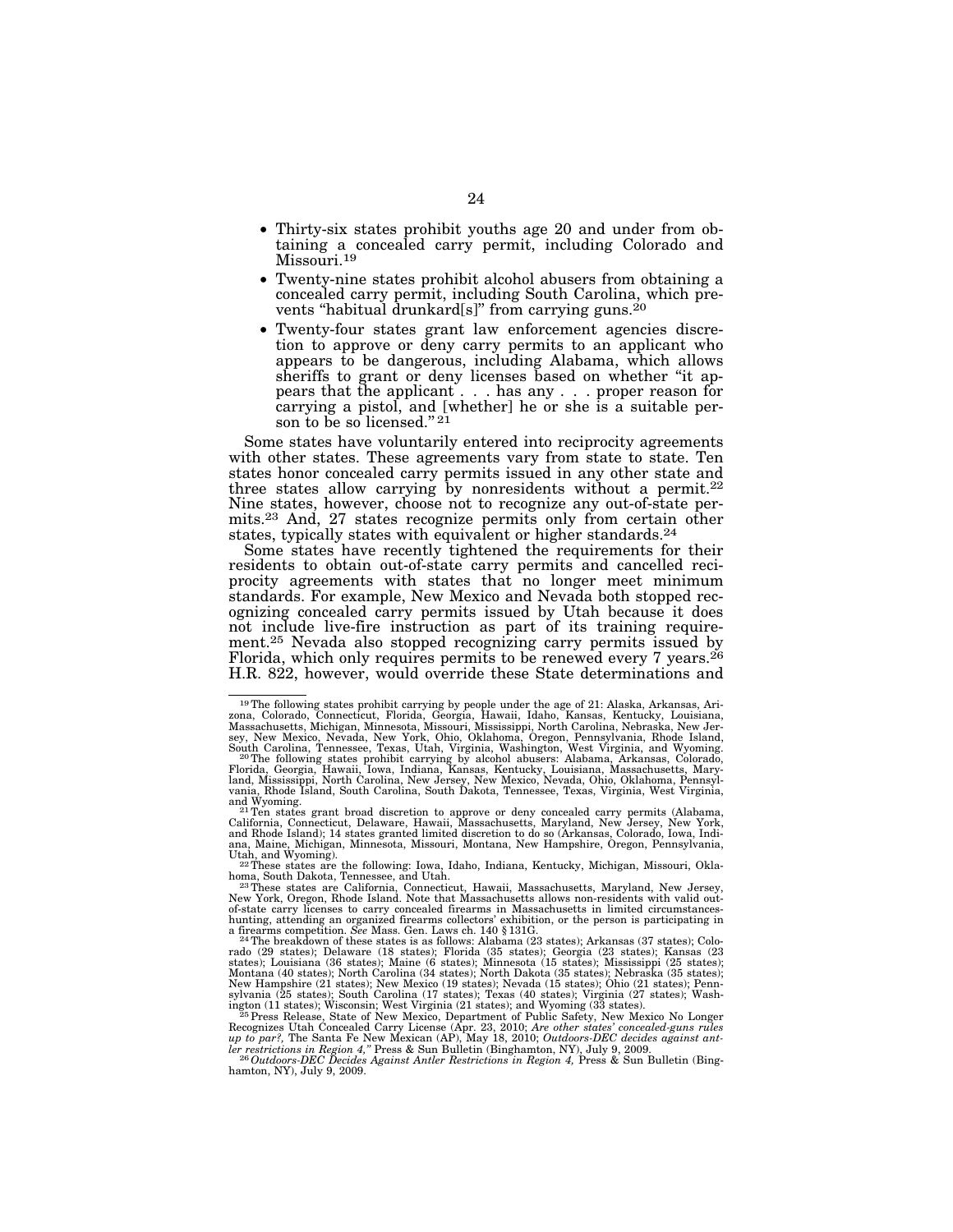would force States to recognize all concealed carry permits regardless of the issuing State's standards.

H.R. 822's infringement on states' rights is underscored by the substitute amendment, offered by Congressman Trent Franks (R– AZ), which the Committee adopted. The amendment exempts the possession and carrying of concealed handguns under the bill from state conditions and limitations "as to eligibility to possess and carry.'' Unfortunately, by a vote of 12 to 18, the Committee failed to adopt the amendment offered by Ranking Minority Member John Conyers to eliminate this specific provision from the substitute amendment. As a result, this legislation would override all of these carefully deliberated state and local policies, reducing concealed carry permitting to a new federal lowest common denominator.

Many states have determined that persons convicted of certain misdemeanors should not be allowed to carry concealed handguns within their borders. This is their considered judgment based on debate within their legislatures. As one study shows, misdemeanants who buy handguns are more likely to commit future crimes than other handgun buyers:

- Buyers who had at least one misdemeanor conviction were 7.5 times as likely to be charged with a new offense as buyers who had no record.
- The more past misdemeanors a gun buyer had, the more likely he or she would be charged with a further offense after the purchase.
- Men who had one violent misdemeanor conviction were 9.3 times as likely to be charged with a new offense as men who had no record.
- Men with two or more violent misdemeanor convictions who bought a handgun were 15 times as likely to be charged with a serious violent crime as men with no record who bought handguns.27

*Misdemeanor sex offense against a child:* Federal law prohibits possession of guns by felons, including people convicted of felony sex crimes, but not by individuals convicted of misdemeanor sex crimes. Some states have nonetheless decided to deny permits to carry concealed, loaded guns to individuals convicted of dangerous misdemeanors, including sex crimes against children. For example, New York prohibits people convicted of certain sex crime from carrying or possessing a gun,28 including the misdemeanor sex crimes of sexual misconduct,  $29$  forcible touching,  $30$  sexual abuse in the third degree,  $31$  and sexual abuse in the second degree.  $32$  In addition, 14 states require concealed carry permit applicants to demonstrate good moral character,33 including—for example—a record

<sup>27</sup>Garen J. Wintemute *et al., Prior Misdemeanor Convictions as a Risk Factor for Later Vio*lent and Firearm-Related Criminal Activity Among Authorized Purchasers of Handguns, 280 J.<br>Am. Med. Ass'n 2083, Dec. 23/30, 1998.<br><sup>28</sup> N.Y. Penal Law §§ 265.02, 400.00(1).<br><sup>29</sup> N.Y. Penal Law § 130.20.<br><sup>30</sup> N.Y. Penal Law

land, Maine, Michigan, New Hampshire, New Jersey, New York, Oklahoma, and Rhode Island.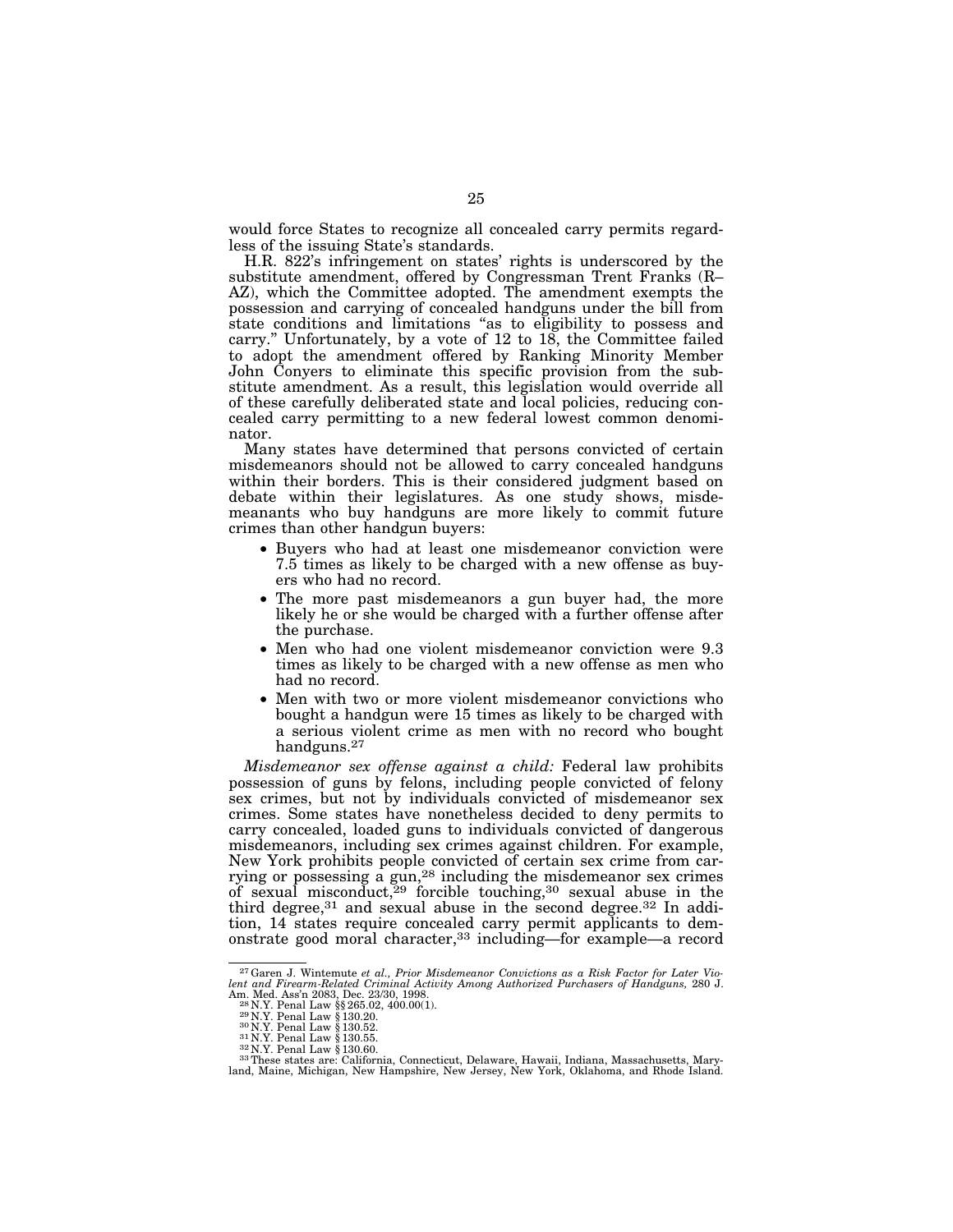free of criminal convictions and 10 states grant law enforcement broad discretion to deny permits to carry concealed, loaded guns based on an applicant's record or other factors.34

Congressman Jerrold Nadler (D–NY) offered an amendment that would have prohibited any person convicted of a misdemeanor sex offense against a child, subject to due process protections, from carrying a concealed handgun under the bill. The amendment, however, failed by a vote of 11 to 17.

*Misdemeanor stalking:* There are at least 12 different states' laws preventing individuals convicted of stalking from carrying concealed, loaded guns.35 In addition, 14 states require concealed carry permit applicants to demonstrate good moral character, such as a record free of criminal convictions <sup>36</sup> and 10 states grant law enforcement broad discretion to deny permits to carry concealed, loaded guns based on an applicant's record or other factors.37 The bill will override all these laws and allow stalkers and people convicted of unlawful surveillance to carry concealed, loaded guns nationwide. Congresswoman Sheila Jackson Lee (D–TX) offered an amendment that would have prohibited any person convicted of misdemeanor stalking or unlawful surveillance from carrying a concealed handgun under the bill. The amendment, however, failed by a vote of 10 to 15.

*Domestic violence protection orders:* The risk to public safety when domestic abusers carry concealed guns is real and documented. Statistics show that in homicides of intimate partners where the weapon could be identified, female partners are more likely to be murdered with a firearm than all other means combined. Between 1990 and 2005, firearms were used to kill more than two-thirds of spouse and ex-spouse victims.38 Further yet, the presence of guns makes domestic violence much more likely to result in death. According to one study, domestic violence assaults involving a firearm are 23 times more likely to result in death than those involving other weapons or bodily force.39

Federal law prohibits possession of guns by felons, domestic violence misdemeanants and individuals currently subject to a domestic violence protective order, but federal law does not bar gun possession by individuals who were subject to a protective order in the past. To close this gap out of concerns for public safety and the welfare of families, some states do not grant permits to carry loaded concealed guns to individuals who have a history of domestic abuse or were subject to a prior order of protection. For example, New York City will deny permits to individuals who have one or more

<sup>&</sup>lt;sup>34</sup>These states are: Alabama, California, Connecticut, Delaware, Hawaii, Massachusetts, Maryland, New Jersey, New York, and Rhode Island.

<sup>35</sup>These states are: Iowa, Louisiana, Wyoming, Pennsylvania, Tennessee, Oklahoma, North Dakota, New York, Connecticut, Michigan, Ohio, and Minnesota. Dakota, New York, Connecticut, Michigan, Ohio, and Minnesota.<br><sup>36</sup>These states are: California, Connecticut, Delaware, Hawaii, Indiana, Massachusetts, Mary-

land, Maine, Michigan, New Hampshire, New Jersey, New York, Oklahoma, and Rhode Island.<br><sup>37</sup>These states are: Alabama, California, Connecticut, Delaware, Hawaii, Massachusetts,

Maryland, New Jersey, New York, and Rhode Island. 38 Bureau of Justice Statistics, U.S. Department of Justice, Homicide Trends in the U.S.: Intimate Homicide (July 2007), available at http://bjs.ojp.usdoj.gov/content/homicide/intimates.cfm. 39Linda E. Saltzman, *et al., Weapon Involvement and Injury Outcomes in Family and Intimate* 

*Assaults,* 267 J. Am. Med. Ass'n, 3043–3047 (1992). Abstract available at: http://jama.amaassn.org/content/267/22/3043.abstract.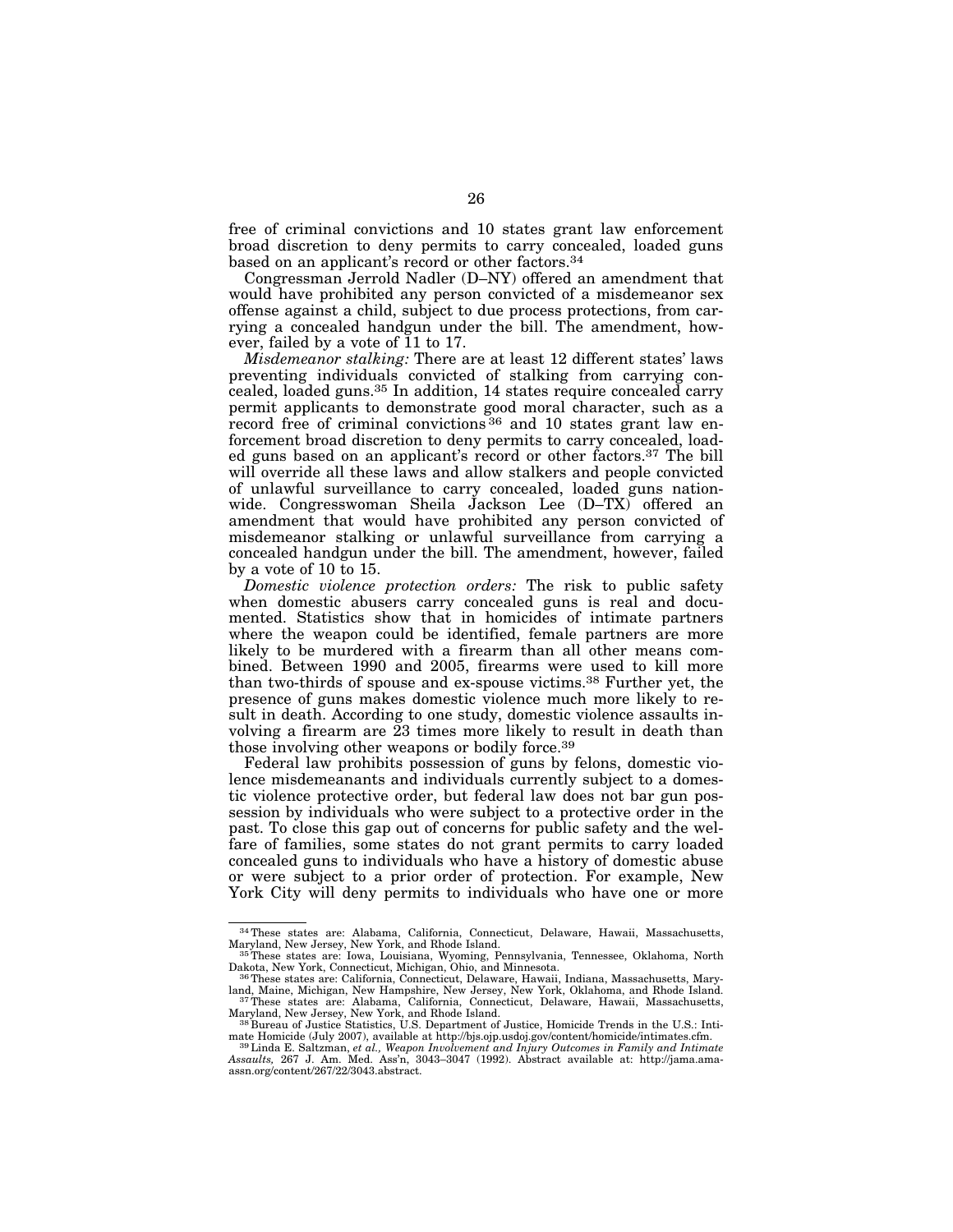incidents of domestic violence on their record,<sup>40</sup> and 14 states require applicants to show good moral character.41

The bill will override these more protective laws and allow domestic abusers to carry nationwide. In addition, because the validity of permits will be difficult to verify by law enforcement (as discussed below), the bill will make it easier for domestic abusers to follow family members across state lines with concealed weapons.

For these reasons, the National Network to End Domestic Violence, a coalition of 56 domestic violence victim advocacy groups and more than 2,000 crisis shelters, opposes national concealed carry reciprocity,<sup>42</sup> and Congressman Hank Johnson (D–GA) offered an amendment that would have prohibited any person subject to a domestic violence protection order within the past 10 years from carrying a concealed handgun under the bill. The amendment, however, failed by a vote of 12 to 14.

*Misdemeanor assaulting or impersonating a police officer:* The bill would override several states' laws preventing individuals convicted of impersonating or assaulting a police officer from carrying concealed, loaded guns. For example, four states—Iowa, Florida, Louisiana, and North Carolina—prohibit individuals convicted of assaulting a police officer from carrying a concealed weapon. In addition, Michigan and Pennsylvania deny permits to people convicted of impersonating a police officer. The risk to public safety when individuals convicted of assault or attacking a police officer carry concealed, loaded guns is very serious.

Even worse, the bill establishes minimum standards for an average citizen to carry concealed, loaded guns that are *lower* than current standards for carry by retired law enforcement officers. In 2004, Congress passed the ''Law Enforcement Officers Safety Act'' (LEOSA), which permits certain former law enforcement officers to carry concealed, loaded guns in their own or other states if they complete annual gun safety training, had 10 years of service and retired in good standing. The bill imposes none of these minimum standards for carry by ordinary citizens.

Congressman Mike Quigley (D–IL) offered an amendment that would have prohibited any person convicted of misdemeanor assaulting or impersonating a law enforcement officer from carrying a concealed handgun under the bill. The amendment, however, failed by a vote of 11 to 16.

*Misdemeanor selling drugs to a minor:* The nexus between drug crimes and gun crimes is well documented, and states should have the right to prevent drug criminals from carrying guns. Massachusetts, for example, denies concealed carry permits to individuals convicted of certain misdemeanor drug crimes, such as selling up to 50 pounds of marijuana 43 or repeatedly selling controlled substances that contain specified amounts of codeine.44 Congresswoman Judy Chu (D–CÀ) offered an amendment that would have prohibited any person convicted of a misdemeanor of selling a con-

<sup>40</sup> R.C.N.Y. tit. 38 § 5–10. 41These states are: California, Connecticut, Delaware, Hawaii, Indiana, Massachusetts, Maryland, Maine, Michigan, New Hampshire, New Jersey, New York, Oklahoma, and Rhode Island.<br>"<sup>42</sup>Letter from the National Network to End Domestic Violence to U.S. House Speaker John<br>Boehner and U.S. House Democratic Leader Nan Comm on the Judiciary, Dem. Staff).<br>  $^{43}$  Mass. Gen. Laws ch. 140 § 131(d)(i); Mass. Gen. Laws ch. 94C § 32C.<br>  $^{44}$  Mass. Gen. Laws ch. 140 § 131(d)(i); Mass. Gen. Laws ch. 94C § 32D.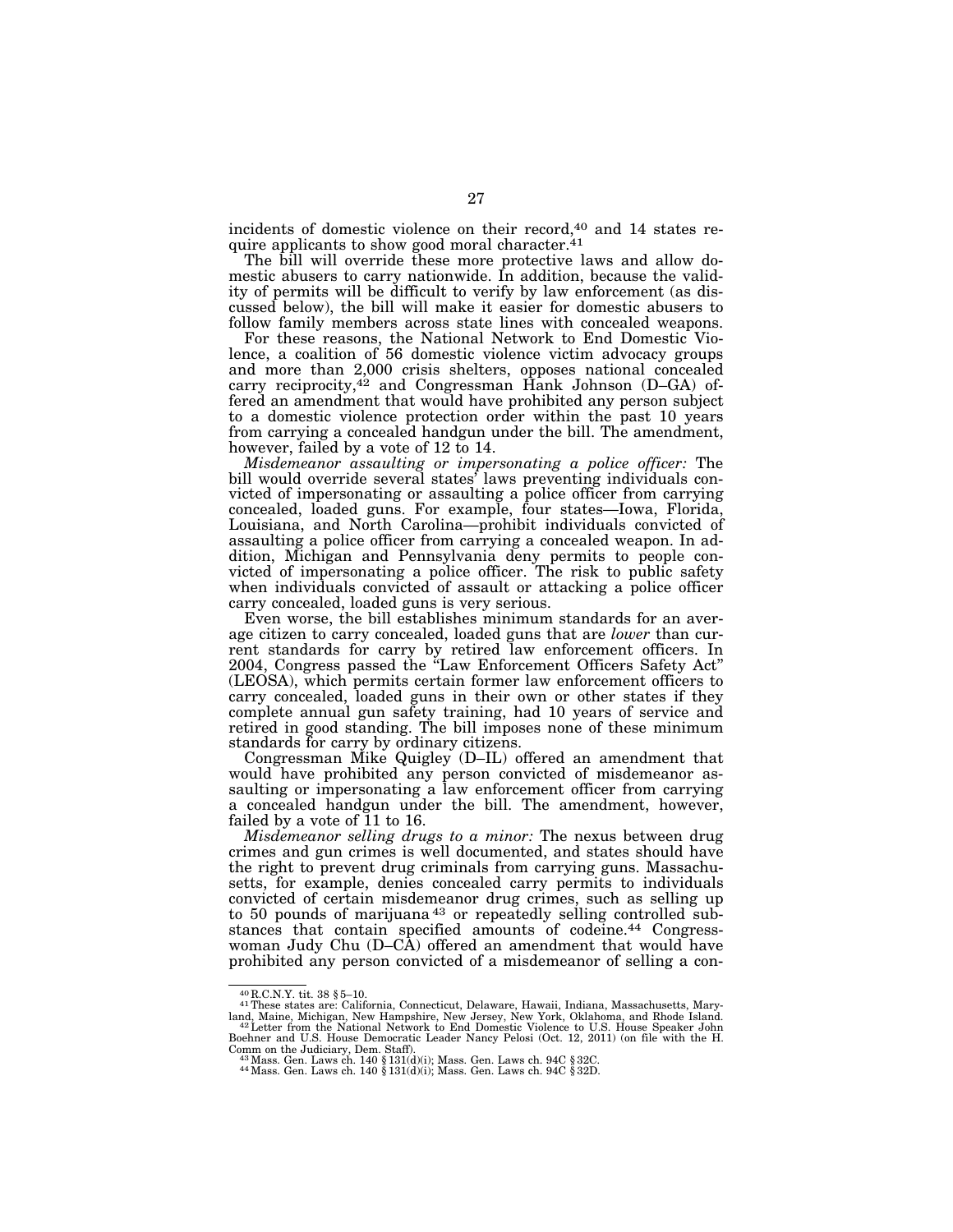trolled substance to a minor from carrying a concealed handgun under the bill. The amendment, however, failed by a vote of 11 to 17.

*Under the age of 21:* At least 36 states prohibit individuals under the age of 21 from obtaining a concealed carry permit.45 In addition, Wisconsin has enacted a carry permit scheme, effective November 1, 2011, that prohibits individuals under the age of 21 from carrying concealed guns. Congressman Steve Cohen (D–TN) offered an amendment that would have prohibited any person under the age of 21 from carrying a concealed handgun under the bill. The amendment, however, failed by a vote of 4 to 12. As a result, the bill, as reported, would override 37 different states' laws and permit teenagers to carry loaded guns nationwide.

### *B. H.R. 822 Would Allow Individuals Who Are Ineligible For A Carry Permit In Their Home State To Carry Concealed, Loaded Guns In Every Other State*

Incredibly, this bill would even allow persons ineligible for a carry permit in their own state to shop around for lower standards in those many other states that offer permits to out-of-state residents. As a result, a criminal could circumvent laws that would otherwise render him or her ineligible to carry a concealed handgun. While the bill would not let people carry in their own state of residence using an out-of-state permit, it would allow them to abuse reciprocity to carry concealed handguns in almost every other state.

### *C. H.R. 822 Will Allow Dangerous People To Exploit The Weakest State Concealed Carry Standards*

Criminals are already exploiting agreements with states with weaker standards, with deadly consequences. For example, a recent investigation by the *Philadelphia Daily News* revealed that as of February 2010, 2,651 Pennsylvania residents had obtained Florida permits, including many individuals who would have been or were actually denied a permit in Pennsylvania.46 In one case, a Pennsylvania man obtained a Florida carry license even though his Pennsylvania license had been revoked and went on to use the gun to murder a teenager.<sup>47</sup> The following Philadelphia officials are advocating for the state to cancel its agreement with Florida:

- Seth Williams, Philadelphia District Attorney: ''We should not allow Florida to pierce the veil of sovereignty of Pennsylvania." 48
- Lt. Lisa King, Commander of the Gun Permitting Unit, Philadelphia Police Department: ''They could be disapproved here and they could apply in Florida and we are not notified.

<sup>45</sup>These states are: Alaska, Arkansas, Arizona, Colorado, Connecticut, Florida, Georgia, Hawaii, Idaho, Kansas, Kentucky, Louisiana, Massachusetts, Michigan, Minnesota, Missouri, Mis-<br>sissippi, North Carolina, Nebraska, New Jersey, New Mexico, Nevada, New York, Ohio, Okla-<br>homa, Oregon, Pennsylvania, Rhode Islan Washington, West Virginia, and Wyoming. 46*Fla. Now tracks its Gun Permits Issued to Pa. Residents,* Philadelphia Daily News, Feb. 9,

<sup>2010.&</sup>lt;br><sup>47</sup> Man Charged in Slaying Had Fla. Gun Permit, Philadelphia Daily News, Sept. 16, 2010.<br>1<sup>48</sup> Can't Get a Gun here? No Problem: Florida Will Issue Permit, and Local Police Must Honor<br>1t. Phila. Authorities Are Irra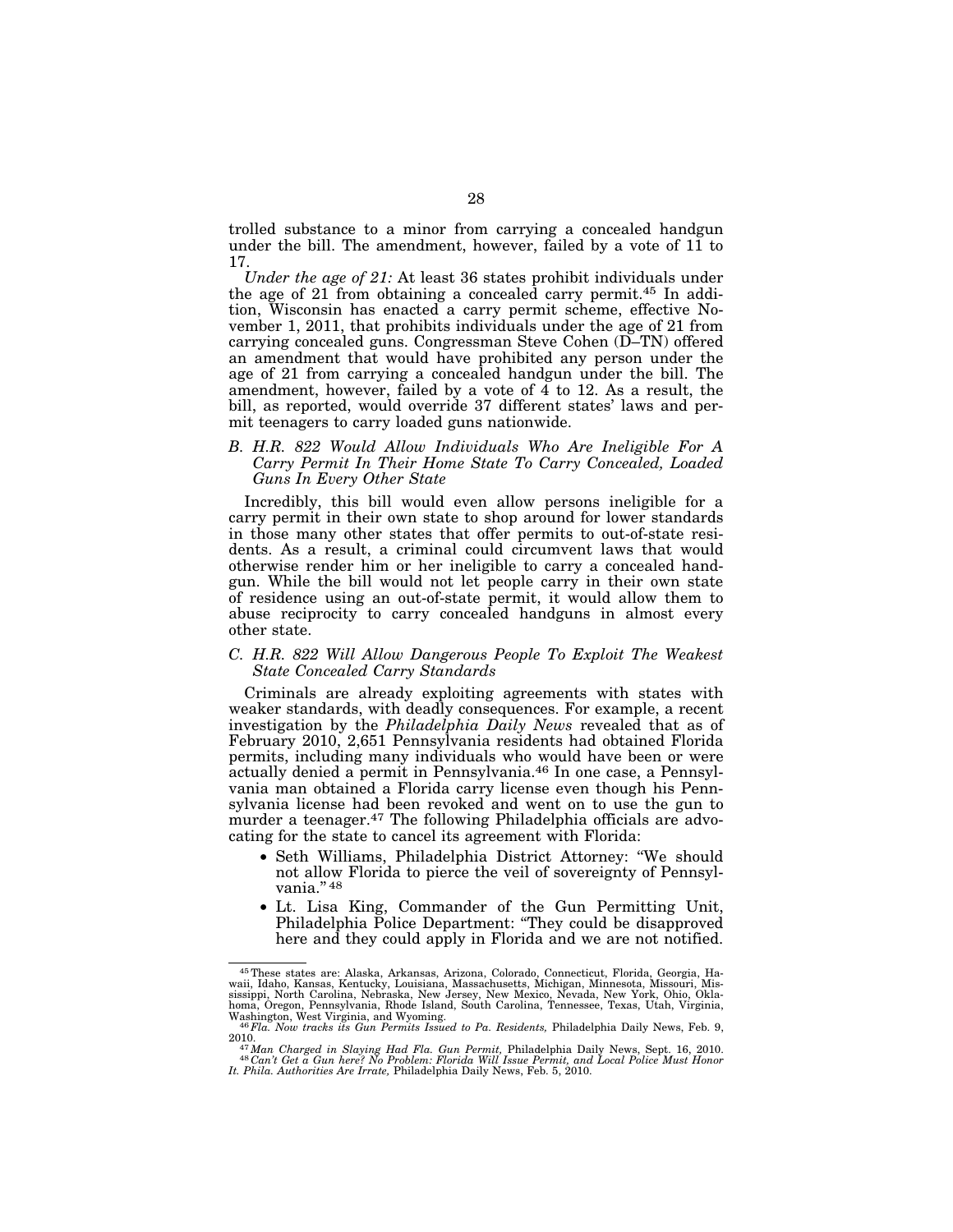So if we are not giving them a permit to carry, how is Florida allowed to override our decision?'' 49

• Brian Grady, Deputy of the Special Operations Division of the Philadelphia District Attorney's office, said that prosecutors identified Florida permits issued to Philadelphia residents whose permits have been revoked ''more frequently than we would care to."<sup>50</sup>

The number of Texans who obtained permits from Utah, where the safety training requirements are significantly more lax, more than doubled from 2,173 in 2009 to 5,678 in 2010. In fact, in 2010, more than 70 percent of Utah's carry permits were issued to nonresidents.51 According to a 2002 study from the Violence Policy Center, Texas concealed handgun permit holders were arrested for weapon-related offenses at a rate of 81 percent higher than that of Texas' general population.52

By mandating concealed carry reciprocity, this bill also forces states to recognize permits issued by states that have seriously flawed permitting schemes, that do no track current permit holders or revocations, or allow dangerous people to slip through the cracks and carry concealed, loaded weapons in public. For example:

- Florida: According to a 2007 investigation by the *Florida Sun-Sentinel,* Florida granted permits to more than 1,400 people who pleaded guilty or no contest to felonies. These individuals were found to be responsible for homicide assaults, burglaries, sexual battery, drug possession and child molestation. Florida also gave permits to 216 people with outstanding warrants, 128 people with active domestic violence injunctions and 6 registered sex offenders.53
- Tennessee: Tennessee state law gives authorities little flexibility to deny questionable applicants and poor information sharing between agencies allows prohibited individuals to obtain CCW permits.54 According to a 2008 investigation by the Memphis Commercial Appeal, Tennessee Department of Safety did not conduct background checks on CCW permit holders seeking renewal from September 2006 and March 2008 when it lost its subscription to the FBI's National Crime and Information Center database, though Tennessee could have accessed felony record from other state agencies.55 Because Tennessee will grant permits to individuals with violent arrest records or misdemeanor convictions, the paper found that one individual obtained a permit despite the fact that he had 25 arrests on record.<sup>56</sup> And, at least 70

<sup>&</sup>lt;sup>49</sup>Id.<br><sup>51</sup>Utah Draws Thousands for No-Shooting Required Gun Permit, Reuters, Feb. 26, 2011.<br><sup>52</sup> License to Kill IV: More Guns, More Crime, Violence Policy Center, June 2002.<br><sup>52</sup> License to Kill IV: More Guns, Investiga South Florida Sun-Sentinel, Jan. 28, 2007.<br><sup>54</sup>Marc Perrusquia, *"Armed and Dangerous: Dozens with Violent Histories Received Handgun* 

*Carry Permits,* Memphis Commercial Appeal, Mar. 12, 2009, *available at* http:// www.commercialappeal.com/news/2009/mar/12/armed-and-dangerous-tennessee-gun-debate-

prone/?print=1. 55 Megan Harris, Felons Slip Through Cracks in System To Carry Firearms, Memphis Commercial Appeal, Aug. 3, 2008, available at http://www.commercialappeal.com/news/2008/aug/03/<br>wrong-fingers-are-on-the-triggers.<br><sup>56</sup>Marc Perrusquia, "Ar*med and Dangerous: Dozens with Violent Histories Received Handgun<br>Car* 

Continued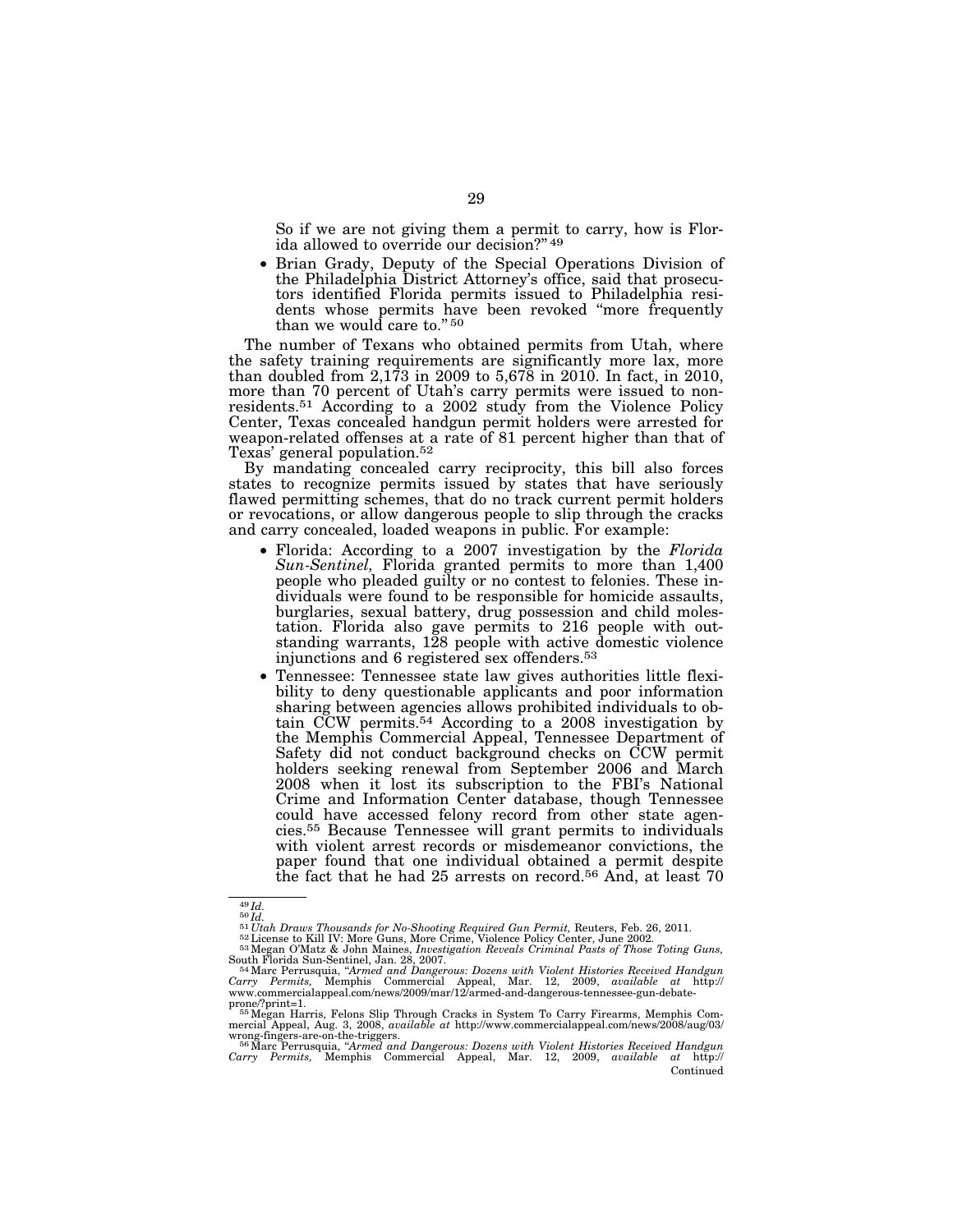residents of Shelby County, TN were issued permits despite arrest histories that included robbery, assault and domestic violence.57

- Indiana: In 2008 and 2009, 456 concealed carry applications were approved by the issuing agency, the Indiana State Police, despite the fact the local police departments recommended that these applicants be rejected.58 Under Indiana state law, a person must of ''of good character and reputation'' to obtain a CCW permit, but the State Police have not denied a request based on that requirement since the 1980s. In addition, Indiana State Police have granted carry permits to those convicted of felonies that are treated as misdemeanors under alternative sentencing. The State Police are often unaware of an applicant's arrest record because local police reports are rarely forwarded.
- Michigan: A 2011 series published by the Grand Rapids Press uncovered flaws with Michigan's permit recordkeeping. In Michigan, county gun licensing boards are required to submit reports to the Michigan State Police on criminal and civil charges against permit holders. The State Police should then issue a public report each year.59 However, the paper found that many convictions involving CCW permit holders go unreported by county gun boards and permits are not revoked. From 2006–2010, nearly 1,000 charges were filed against concealed carry permit holders though records show the dispositions of more than 700 cases were unaccounted for. These charges include assault and battery, home invasion, criminal sexual conduct and drug charges.<sup>60</sup>
- Colorado: The state law that authorized the state's concealed carry permitting database expired on July 1, 2011 and all records were subsequently purged.61 Prior to the law expiring, Colorado's database was incomplete and the records it did contain included many inaccuracies, according to a state audit. Only 55 percent of CCW handgun permits issued in Colorado were represented in the database in part because Sheriffs were not required by law to report permitting information to the database.<sup>62</sup> Of the records in the database, 63 percent contained inaccuracies or inconsistencies.63 Even though Colorado law enforcement can access information about a permit holder by contacting the individual Sheriff

www.commercialappeal.com/news/2009/mar/12/armed-and-dangerous-tennessee-gun-debate-

prone/?print=1. 57 *ld.* 58Mark Alesia, *Should Men Like These Be Allowed To Carry a Gun,* Indianapolis Star, Oct.

<sup>11, 2009.&</sup>lt;br><sup>59</sup> Blake Thorne No Penalty, no problem: Counties frequently violate concealed gun law without<br>consequence," Flint Journal, June 26, 2011, available at http://www.mlive.com/news/index.ssf/<br>2011/06/no\_penalty\_no

ports, Grand Rapids Press, June 27, 201, *available at* http://www.mlive.com/news/index.ssf/2011/06/ready aim \_misfire\_analysis\_fin.html.<br>  $6^{10}$ Pebi Brazzale, *Audit, Both Parties Cast Doubt on State's Concealed-carry D* 

<sup>&</sup>lt;sup>62</sup> Kirk Mitchell, *Colorado Gun-permit Database Incomplete*, *Riddled with Errors*, Denver Post, Dec. 20, 2010, *available at* http://www.denverpost.com/news/ci\_16900805.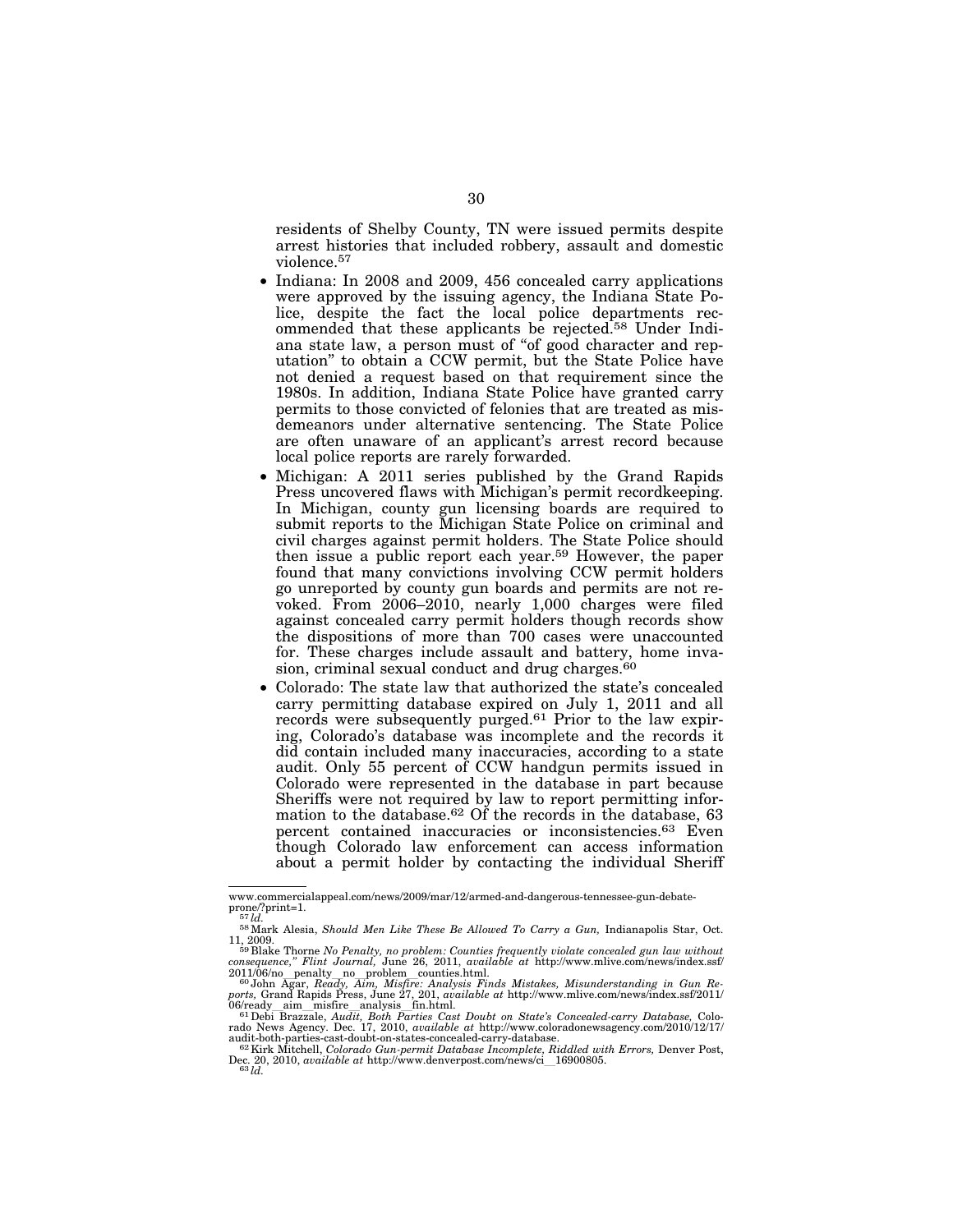who granted the permit, it will presumably be difficult for out-of-state law enforcement to determine who to call.

Lax permitting standards and ineffective administration have serious consequences. Examples of individuals with violent records who were nonetheless able to obtain a permit to carry a concealed, loaded gun and who later committed crimes include the following.

- Domestic abuser: In 2009, Clinton Gallagher pled guilty to misdemeanor domestic violence, for which he lost his Missouri permit to carry concealed weapons. Gallagher then sued the county's sheriff's office to have his permit reinstated in 2010 and won the case. The court held that a misdemeanor domestic battery conviction does not prevent someone from possessing firearms in Missouri, even though a misdemeanor domestic violence conviction disqualifies a person from possessing a gun under federal law. In December 2010, Gallagher shot and killed his six-year-old son and then killed himself.64
- Domestic battery: Jason Kenneth Hamilton was arrested in September 2005 for attempted strangulation of his girlfriend, which led to his conviction for misdemeanor domestic battery in June 2006. Hamilton was still able to obtain an Idaho permit to carry a handgun and in May 2007, Hamilton shot and killed his wife, a police officer, and a church sexton before killing himself. The county sheriff confirmed that Hamilton had a concealed weapons permit despite the domestic violence conviction that should have barred him from owning firearms.65
- Attack on law enforcement: In 2005, Marqus Hill lost his permit to carry a handgun in Pennsylvania after being arrested for attempted murder and aggravated assault. The charges were eventually expunged, and during a hearing to have his permit reinstated in 2008, Hill assaulted a police officer and was found guilty of disorderly conduct. Hill then instead obtained his handgun permit from Florida in 2009, a state which has reciprocity with Pennsylvania. A year later, Hill killed an 18-year-old he suspected of breaking into his car, having shot him thirteen times with a handgun.66
- Aggravated assault with a weapon: In 1997, William Garrido pled no contest to charges of aggravated assault with a weapon, for which he was sentenced to 2 months in jail and a year of probation in Florida. This should have either been the basis for revoking an existing permit to conceal and carry a handgun or preventing Garrido from obtaining a permit after the conviction. Garrido had a Florida permit to carry a handgun in 2008 when he shot and killed a fellow cab driver in Miami.67

<sup>&</sup>lt;sup>64</sup> Clinton Gallagher's Wife Feared for Her Life, Kansas City News, Dec. 16, 2010; Court Documents Paint Picture in Lone Jack Killings," KCTV5.com, Dec. 15, 2010; Father, Son Deaths Murles Murder-Suicide in Lone Jack, Fo

*ton's Gun Purchase,* Lewiston Morning Trib., May 24, 2007. 66*Was 13-shot Slaying of Burglar a Crime or Self-defense? Jury to Decide,* Philadelphia In-

quirer, Feb. 2, 2011. 67*Murder Charge for Cabbie,* The Miami Herald, July 5, 2008.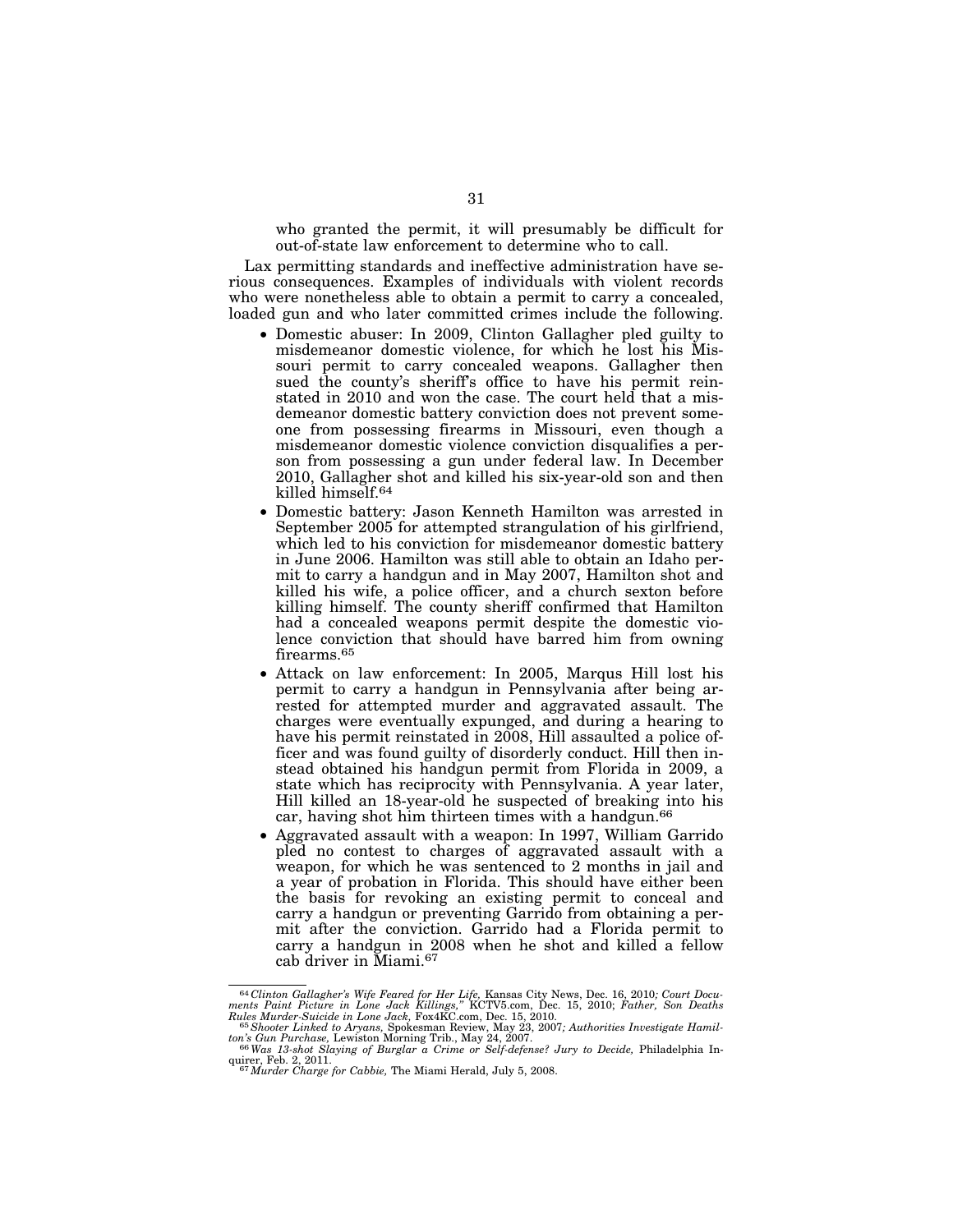- Unlawful weapon possession and DUI (Alcohol): In 1993, Michael Joe Hood was found guilty of unlawful weapon possession and drunken driving in Tennessee. Hood was issued a permit by the State to carry a handgun in 2008. Hood pled guilty to shooting and killing three people in March 2010, including his half sister, her 13-year-old son, and her ex-husband.<sup>68</sup>
- DUI (Alcohol): Terrance Hough, Jr. obtained a permit to carry a handgun from Ohio in 2004 despite a prior alcoholrelated DUI conviction in 1993. Three years later, on July 4th, Hough became enraged when his neighbors were setting off fireworks at a party. Hough shot and killed three people and injured two others.69
- Protective order against domestic violence: From 1988 to 1990, one of Michael Leopold Phillips's ex-wives obtained an injunction for protection against domestic violence. Furthermore, since 1988, Phillips had three charges of domestic battery or assault on a spouse. In 1999, Phillips obtained a permit to carry a handgun from the State of Florida, which was renewed in 2006. Phillips shot and killed his current wife before killing himself in 2008.70

#### II. IMPOSING CONCEALED CARRY RECIPROCITY ON STATES WILL ENDANGER LAW ENFORCEMENT OFFICERS

H.R. 822 would endanger law enforcement officers as they work to keep us safe. Policing our streets and making traffic stops are already perilous enough without increasing the number of guns officers encounter. The bill would make it nearly impossible to determine whether someone carrying a gun is doing so illegally. Officers would have to distinguish between real and fake carry permits issued not only by their own state, but by every state. And in many cases, whether a person is entitled to carry a gun would depend on their state of residence, which is impossible to verify rapidly.

In addition, there is no national database of permit holders, and not every state has a statewide database that can be accessed by out-of-state law enforcement. For example, Virginia has refused to grant reciprocity to Alabama, Colorado, Indiana, Georgia, Iowa, Idaho and New Hampshire because those states do not have the capacity to verify permits in response to queries by Virginia state police.

In fact, this past summer Colorado purged its statewide database of permit holders after its the legislature allowed its authorizing law to lapse.71 Even before the records were deleted, Colorado's database was riddled with inaccuracies. Only 55 percent of concealed carry handgun permits issued in Colorado were represented in the database,<sup>72</sup> and of the records in the database,  $63$  percent

<sup>&</sup>lt;sup>68</sup>*Murder Suspect Has Been under Suicide Watch*, The Tennessean, Apr. 6, 2010.<br><sup>69</sup>*A Deadly Six Hours,* Cleveland Plain Dealer, July 6, 2007; *Hough Known for Bursts of Anger, Cleveland Plain Dealer, July 7, 2007*.<br><sup>7</sup>

Anger, Cleveland Plain Dealer, July 7, 2007.<br><sup>70</sup>Murder, Suicide Cited in Deaths, Palm Beach Post, Jan. 21, 2008.<br><sup>71</sup> Debi Brazzale, Audit, Both Parties Cast Doubt on State's Concealed-carry Database, Colo-<br>rado News Agen audit-both-parties-cast-doubt-on-states-concealed-carry-database. 72Kirk Mitchell, *Colorado Gun-permit Database Incomplete, Riddled with Errors,* Denver Post,

Dec. 20, 2010, *available at* http://www.denverpost.com/news/ci\_16900805.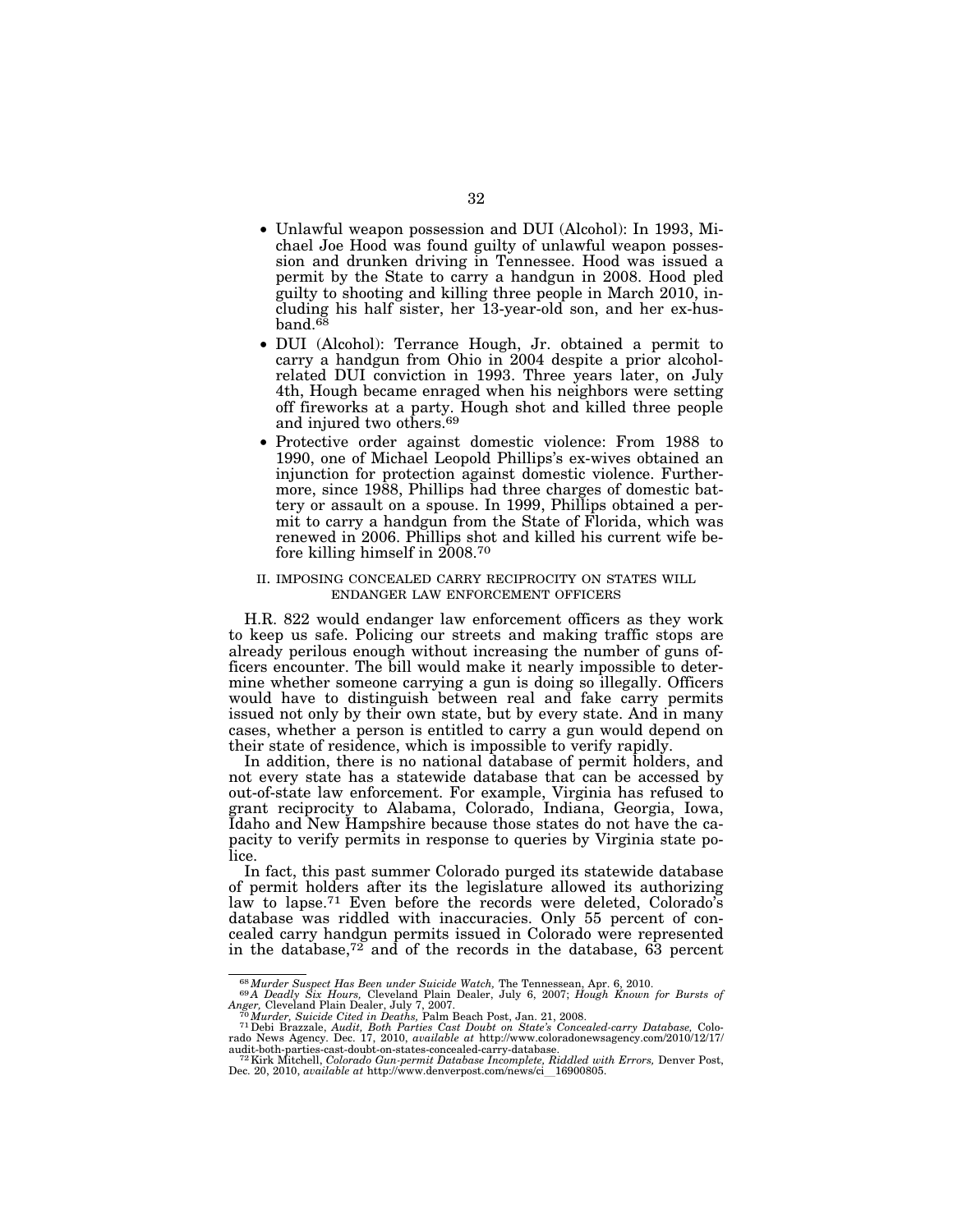contained inaccuracies or inconsistencies.73 Even though Pennsylvania and Florida both participate in the public safety network, Nlets, which is supposed to provide information on concealed carry permits, police in Pennsylvania report that they rarely if ever use the system because it isn't timely enough for officers in serious or dangerous situations. Pennsylvania police report persistent problems with Florida's permit verification process, in one instance having to wait four hours to get confirmation of the validity of a permit despite telling the state that verification was urgent.

Other police officers report that out-of-state concealed carry permits can be impossible to verify during traffic stops and other highrisk situations. According to Karen Renshaw, Executive Director of the Colorado Association of Chiefs of Police, ''varying state standards make it very difficult to know if a carry permit from another state is valid. If a police officer is unsure about whether a person is carrying a gun illegally, especially during a traffic stop, it may result in an escalating situation that could turn lethal." $74$  According to David L. Maggard, Jr., President of the California Police Chiefs Association, ''from a practical standpoint, there is currently no national data system that records legitimately issued concealed weapons permits making it impossible for the officer on the street to determine the validity of an individual's concealed weapons permit."<sup>75</sup>

Inspecting a concealed carry permit is often the only tool an officer has to determine whether an individual is legally carrying a concealed firearm. According to Philadelphia Police Commissioner Charles Ramsey, this legislation ''has no implementation system'' and would "leave our officers, whose safety is our first priority, without a mechanism to determine if the permit they hold in their hands is real and valid."<sup>76,77</sup>

### III. LOOSENING RESTRICTIONS ON THE CARRYING OF CONCEALED GUNS IN PUBLIC DOES NOT IMPROVE PUBLIC SAFETY

Concealed carry laws have not made us safer. As a result, forcing states with strict permitting standards to recognize permits issued by states with weak standards would make us even less safe. Proponents of H.R. 822 have cited research by John Lott that has been widely discredited. In fact, as columnist Michelle Malkin has point-

 $^{73}$ Id.<br> $^{74}$ Letter from Karen Renshaw, Executive Director, Colorado Chiefs of Police Association, to<br>Senator Michael Bennet, concerning "Protect America's Police Officers, Our Citizens, and States<br>Rights by OPPOSING t

<sup>19, 2011). 75</sup>Letter from David L. Maggard, President, California Chiefs of Police Association, to Senator Dianne Feinstein, concerning H.R. 822 (August 1, 2011). 76 *National Right-to-Carry Reciprocity Act of 2011: Hearing on H.R. 822 Before the Subcomm.* 

<sup>&</sup>lt;sup>on</sup> *on Crime, Terrorism, and Homeland Security, of the H. Comm. on the Judiciary, 112th Cong.*<br>*on Crime, Terrorism, and Homeland Security, of the H. Comm. on the Judiciary, 112th Cong.*<br>(2011) (testimony of Charles H. R

<sup>(2011) (</sup>testimony of Charles H. Ramsey, Police Commissioner, Philadelphia Police Department).<br><sup>77</sup> According to the Mayors Against Illegal Guns, the bill could allow gun traffickers who hold<br>out-of-state permits to transpo called Trace the Guns, illustrated how traffickers already rely on states with weak laws as a source for the guns they sell illegally. In fact, 43,254 guns (30 percent of those found at crime scenes) crossed state lines be cumstance. Letter from Thomas M. Menino, Mayor of Boston and Michael R. Bloomberg, Mayor<br>of New York City (Co-Chairs of the Mayors Against Illegal Guns) to The Honorable John Boeh-<br>ner and The Honorable Nancy Pelosi (March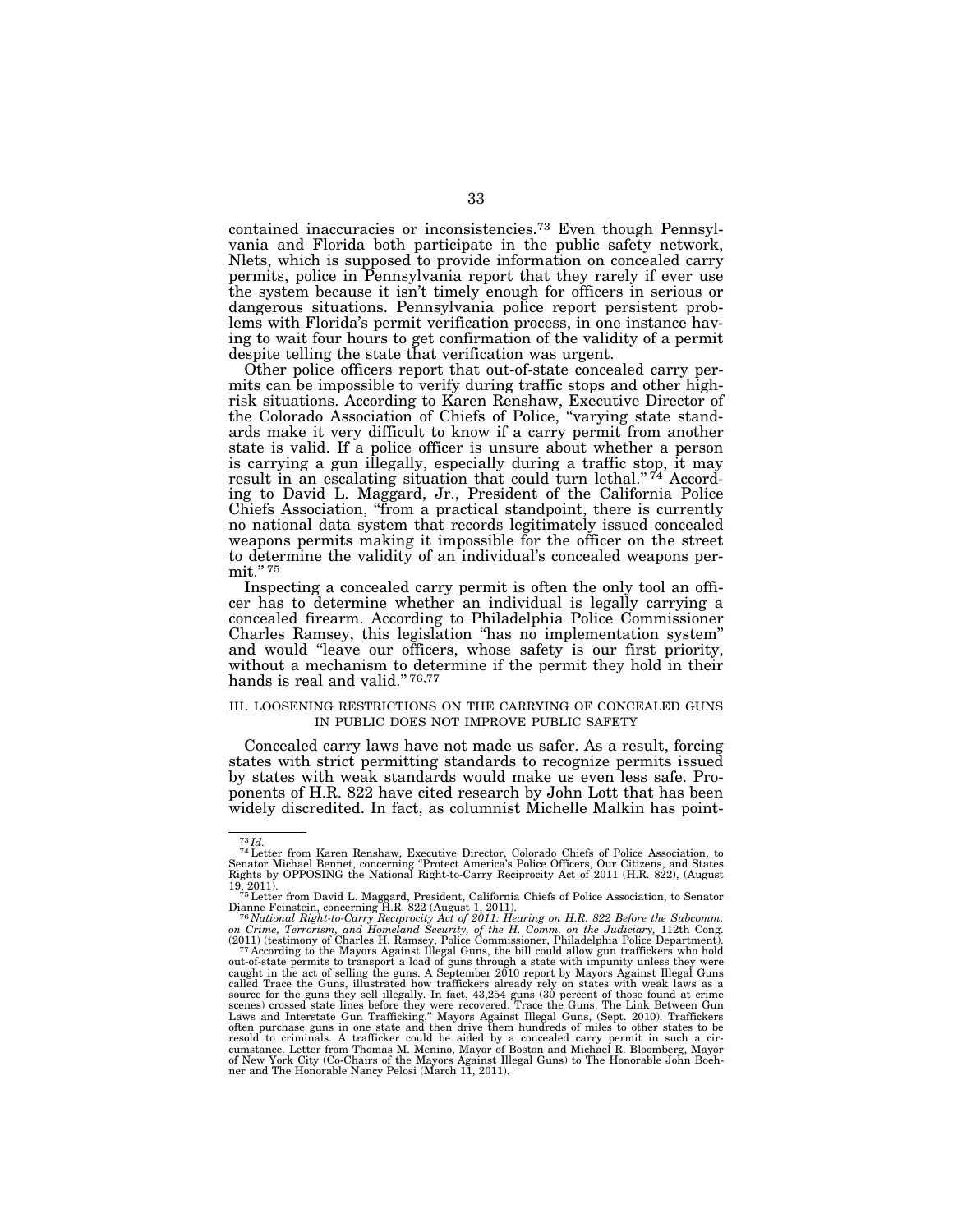ed out, Lott has been accused of fabricating a study on which he bases the claim that 98 percent of defensive gun uses involved mere brandishing, as opposed to shooting. Malkin reported that Lott incorrectly tried to attribute the data to three different studies, and when another researcher offered to independently verify Lott's findings, Lott claimed to have lost all of his data in a computer crash. He also could not produce any financial records, contemporaneous records or any of the students who supposedly worked on the survey.<sup>78</sup> Other studies conclude that guns are far more likely to be used in crime than in self-defense. One such study found that the number of criminal gun uses outnumbered the self-defense use of a gun by a factor of at least 4 to 1.<sup>79</sup>

In 2009, the Violence Policy Center (VPC) began an ongoing research project to identify killings from May 2007 to the present involving citizens legally allowed to carry concealed handguns.80 This project has shown that, since May 2007, at least 385 people—including 11 law enforcement officers—have been killed in incidents not ruled self-defense involving private citizens legally allowed to carry concealed handguns. In that time period, the VPC documented 275 incidents in 32 states. In nearly 80 percent of the incidents (217) the concealed carry killer has already been convicted (79), committed suicide (132), or was killed in the incident (six). Of the 54 cases still pending, the vast majority (44) of concealed carry killers have been charged with criminal homicide, three were deemed incompetent to stand trial, and seven incidents are still under investigation. Four incidents were fatal unintentional shootings involving the gun of the concealed handgun permit holder. Twenty of the incidents were mass shootings, resulting in the deaths of 89 victims.81

Because most state systems that allow the carrying of concealed handguns in public by private citizens release little data about crimes committed by them, the primary source for this information is published news reports. It is likely that the actual number of fatal incidents involving citizens legally allowed to carry concealed handguns is far higher.<sup>82</sup> Expanding the weakest state standards of concealed carry laws will endanger even more of our citizens.

### **CONCLUSION**

The answer to our national problem of gun violence is not that we need more people carrying concealed firearms on our streets. In 1 year on average, almost 100,000 people in America are shot or killed with a gun. Specifically, in 1 year, 31,224 people died from gun violence and 66,768 people survived gun injuries.83 Gun vio-

<sup>78</sup>Michelle Malkin, The Other Lott Controversy, *available at* http://www.wnd.com/ index.php?pageId=17110. 79D. Hemenway *et al.,* Gun Use in the United States: Results From Two National Surveys,

available at http://www.ncbi.nlm.nih.gov/pmc/articles/PMC1730664; Comparing the Incidence of Self-Defense Gun Use and Criminal Gun Use, available at http://www.hsph.harvard.edu/<br>research/hicrc/files/Bullet-ins Spring 2009

<sup>(</sup>December 6, 2010), available at http://www.bradycampaign.org/xshare/Facts/Gun\_<br>Death and Injury Stat Sheet 2007 2009 FINAL.pdf (citing Ctr. for Disease Control<br>& Prevention, Nat'l Ctr. for Injury Prevention & Control, Inj